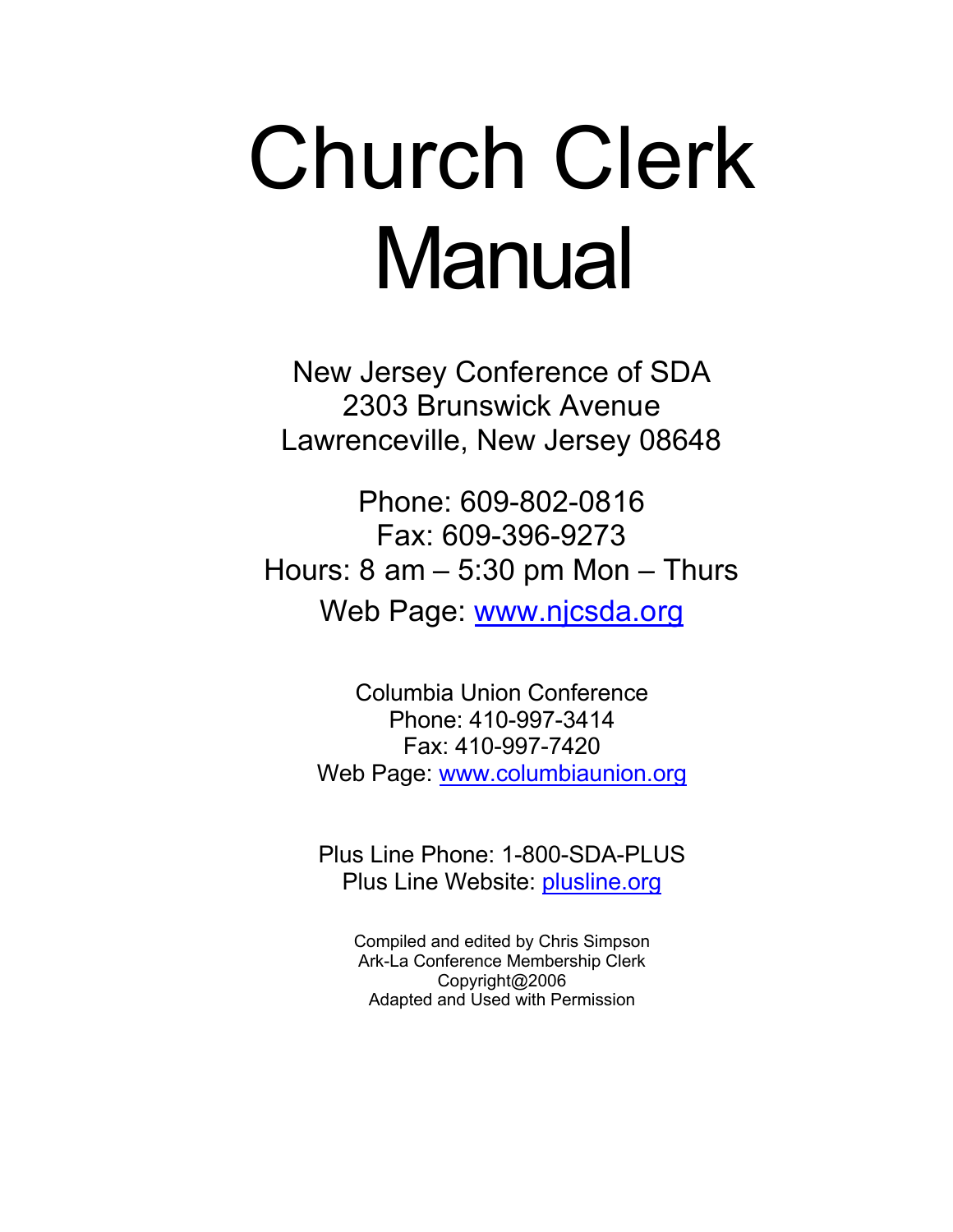### **Table of Contents**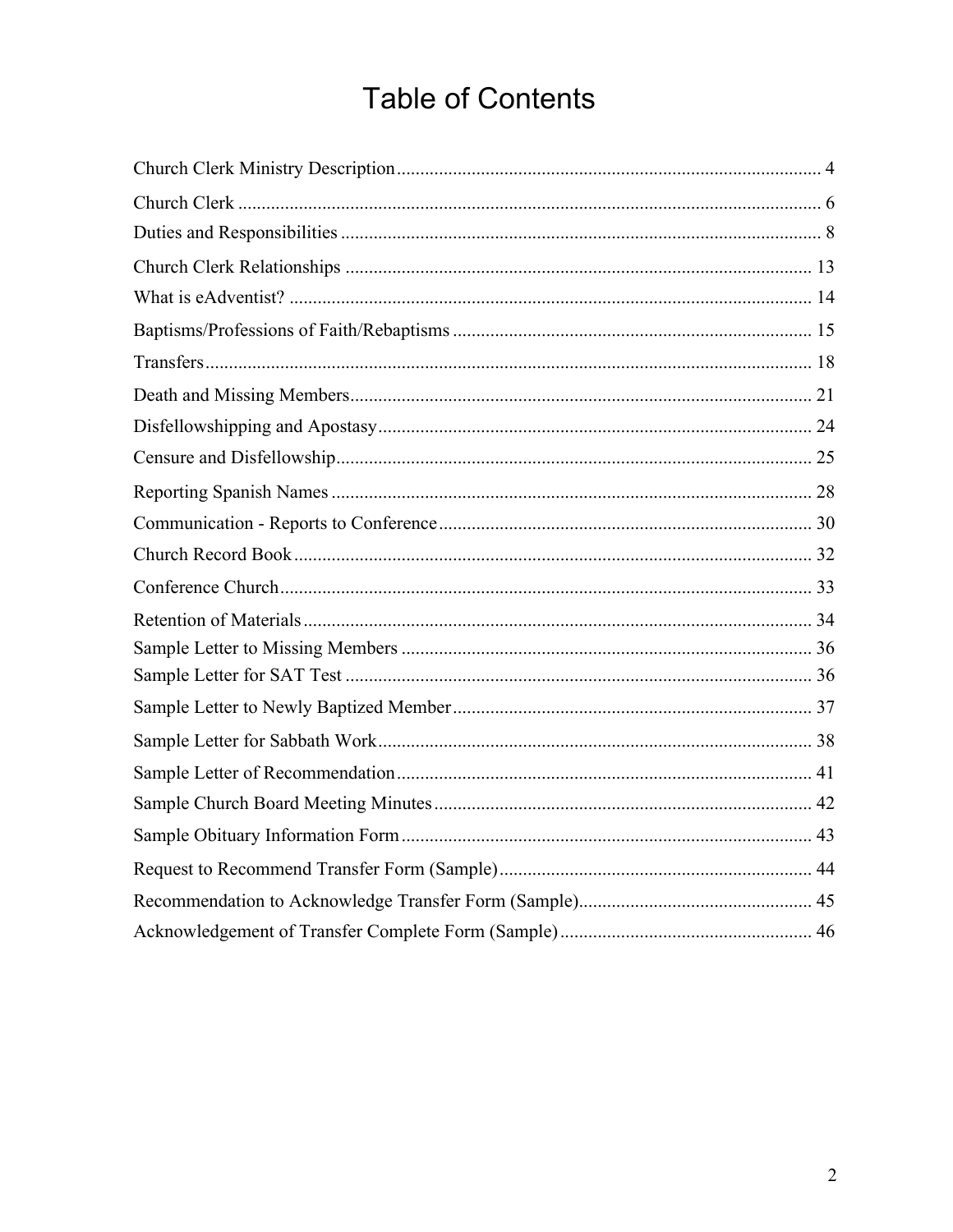#### **APPENDIX**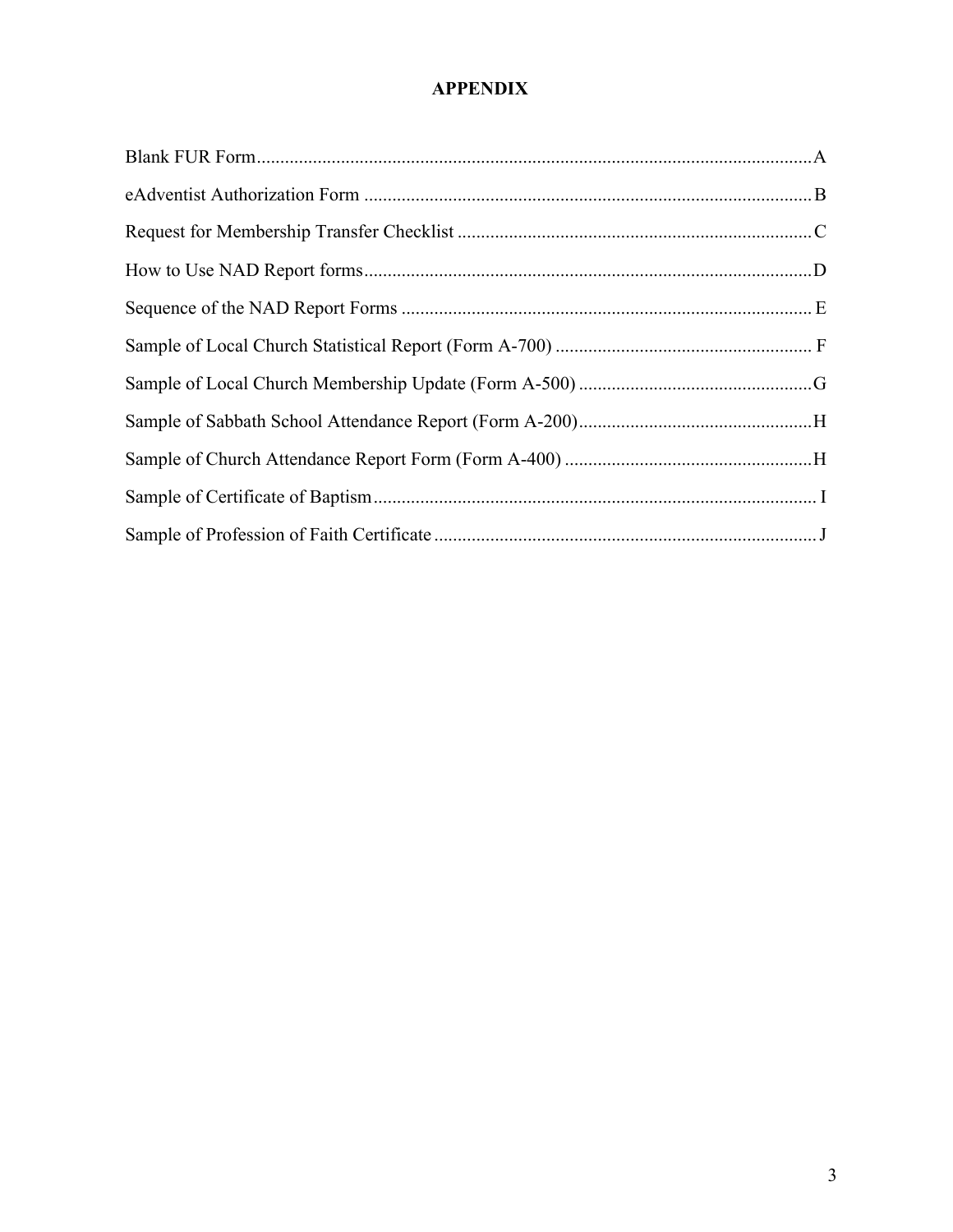### CHURCH CLERK

#### A MINISTRY DESCRIPTION FOR LOCAL CHURCH LEADERS

#### **Introduction**

God asks the church to be a community of people sharing a common purpose and fellowship, continually growing in faith and in the knowledge of the Son of God. It is "his body, the fullness of him who filleth everything in every way" (Eph. 1:22).

God calls us into His body for the purpose of establishing us in a saving relationship with Him and bring us into community with one another. The Holy Spirit convicts our minds, leads us to repentance, and plants us within the church.

You experience the presence of Jesus Christ in the world within your church; the world experiences the living presence of Jesus Christ as it witnesses your church. When a local church serves the world it is an expression of the love of Christ to the world. It is the body of Christ serving the world's needs and being used by the Spirit as an agency of salvation. Thus the church is a servant body. Created for service, it serves the Lord in praise, serves one another in love, and serves the world in humility. "For we are his workmanship, created in Christ Jesus for good works, which God prepared beforehand, that we should walk in them" (Eph. 2:10).

Our priesthood is to each other within the church and to the world. The clerk, like every other church officer, is a ministering servant of God. Every Christian believer is called to ministry, gifted by the Holy Spirit, and in baptism ordained for ministry (Eph. 4:11-12).

#### Duties of the Church Clerk

Although the role varies somewhat from church to church, the ministry to which a person is called when he or she becomes a church clerk involves the following:

- 1. Secretary church board and business meetings. Although a church secretary sometimes is delegated this responsibility, it is the duty of the clerk to see that this task is performed and properly entered in the church records. The official copy of the minutes should include complete copies of all reports, documents and financial statements. It is a public record which any church member or denominational representative can look at.
- 2. Church membership. There must always be a vote by the church, not just the church board, to add or drop a name from the church membership roll, except in the case of the death of a member. The clerk handles the correspondence between the individuals seeking transfers and the churches with which the transfer is being made. The clerk also fills out a certificate and report forms when a person is baptized or makes a profession of faith. In cooperation with the Sabbath School teachers, you should take a keen interest in keeping track of each member, making note of those who do not attend regularly and those who are absent. When a member moves away, the church clerk should try to keep in touch with them and promptly contact the pastor in the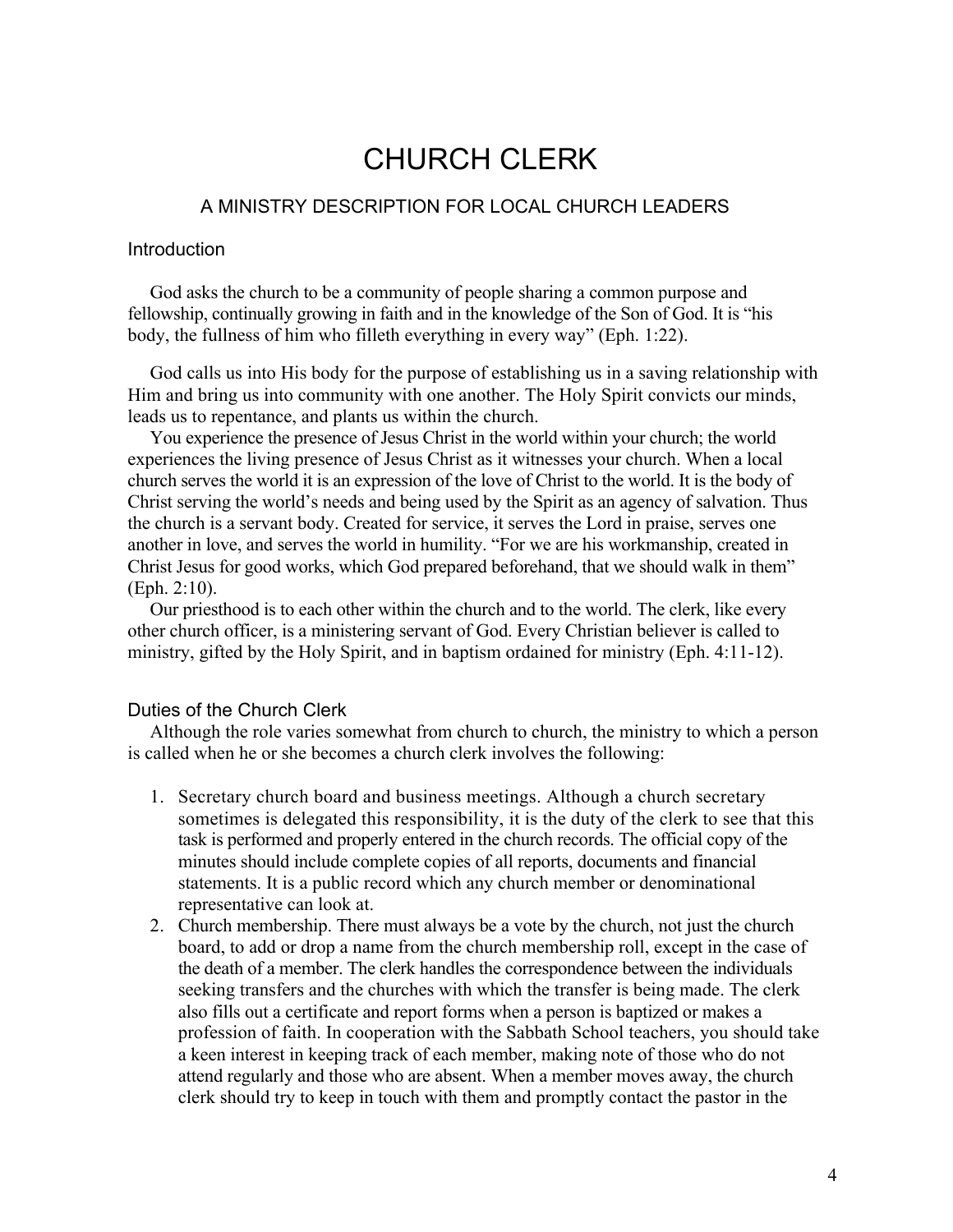new district to have him visit them and encourage them to transfer to a new church home.

- 3. Church records. All church records, minutes of business meetings and board meetings, the church officer list, and the list of church members are maintained by the church clerk. This information is not only for the sake of the church family but portions of this information are also sent on special forms to the local conference office for its use in statistical reports. Also, it is vital that you supply copies of these records to new pastors and church board members so they have the information needed for their work.
- 4. List of committees. The clerk should make note of any committees that are appointed and give the chairman of the group a list of the members making up the committee, along with an outline of the work the committee is being asked to accomplish.
- 5. Church directory. It is the responsibility of the clerk to have a church directory produced as needed. This may be printed, photocopied, or produced for the church by one of the companies that make photo directories. It should include non-member spouses and unbaptized children from church-related households, as well as regular attendees not yet baptized. It is well to include a statement that "this is not an official membership list." Its purpose is to facilitate friendship in the congregation.

#### Resource Materials

The following resources are recommended for your ministry. You can purchase these by calling AdventSource (800-328-0525), the Adventist Book Center (800-765-6955) or your local Christian bookstore.

- *The Seventh-day Adventist Church Manual* outlines very specific procedures for the transferring of members and the keeping of records. It is an essential resource for clerks.
- Visit AdventSource On-Line at www.adventsource.org for a complete list of the latest resources available for local church leaders. You can place an order or request a catalog by calling 1-800-328-0525.
- For information about additional resources and answers to your questions call the Adventist Plusline at 1-800-732-7587 or visit them on-line at www.plusline.org.

2002 **Edition** 

Ministry Description Brochure #9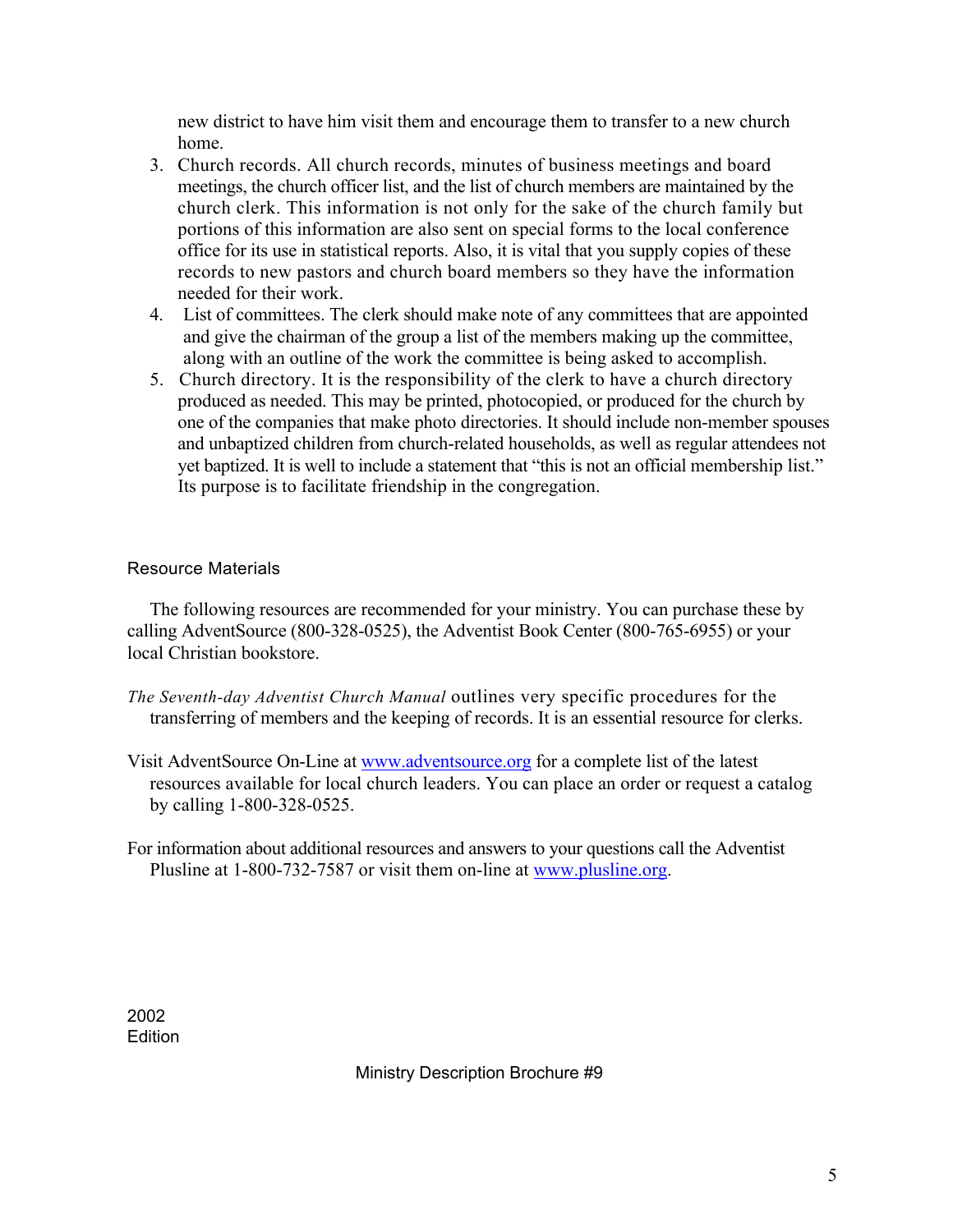## The Church Clerk

#### **AN IMPORTANT OFFICE**

The clerk of the church has one of the MOST important church offices, upon which the proper administration and efficient functioning of the church depends. Few realize how much depends on the proper administration of this office.

#### **THE ROLE OF THE CHURCH CLERK**



The church clerk is to ensure that the church's records are maintained and that the church's business is documented. The church clerk works in close relationship with the pastor and the rest of the church officers as well as members. The church clerk reports to the local conference and serves on the church board. Sometimes reporting to the clerk are assistant clerks, depending on the size of your church and if you need help. If you have experience in working with computers or a willingness to learn the computer programs necessary for this work, it would be beneficial to use one if it is available.

#### **TIME COMMITMENT**

If you are selected to perform this ministry, you will be asked to make a commitment to serve for at least a year or two. *(See church manual where officers can be selected for two years at a business meeting).* In a small church, the amount of time you would need to spend would be dictated by your methods of record keeping. You might want to select assistants and delegate responsibility. In large churches, reporting and management will require both creativity and time, perhaps more than you have to give. In this case, you would want to gather a group to aid you in the various tasks. Some of your responsibilities could be delegated to the church office secretary. Your gift for this ministry may be so appreciated that your church may wish you to continue this work indefinitely. But you must also make a commitment to teach others the skills you have learned over the span of your service.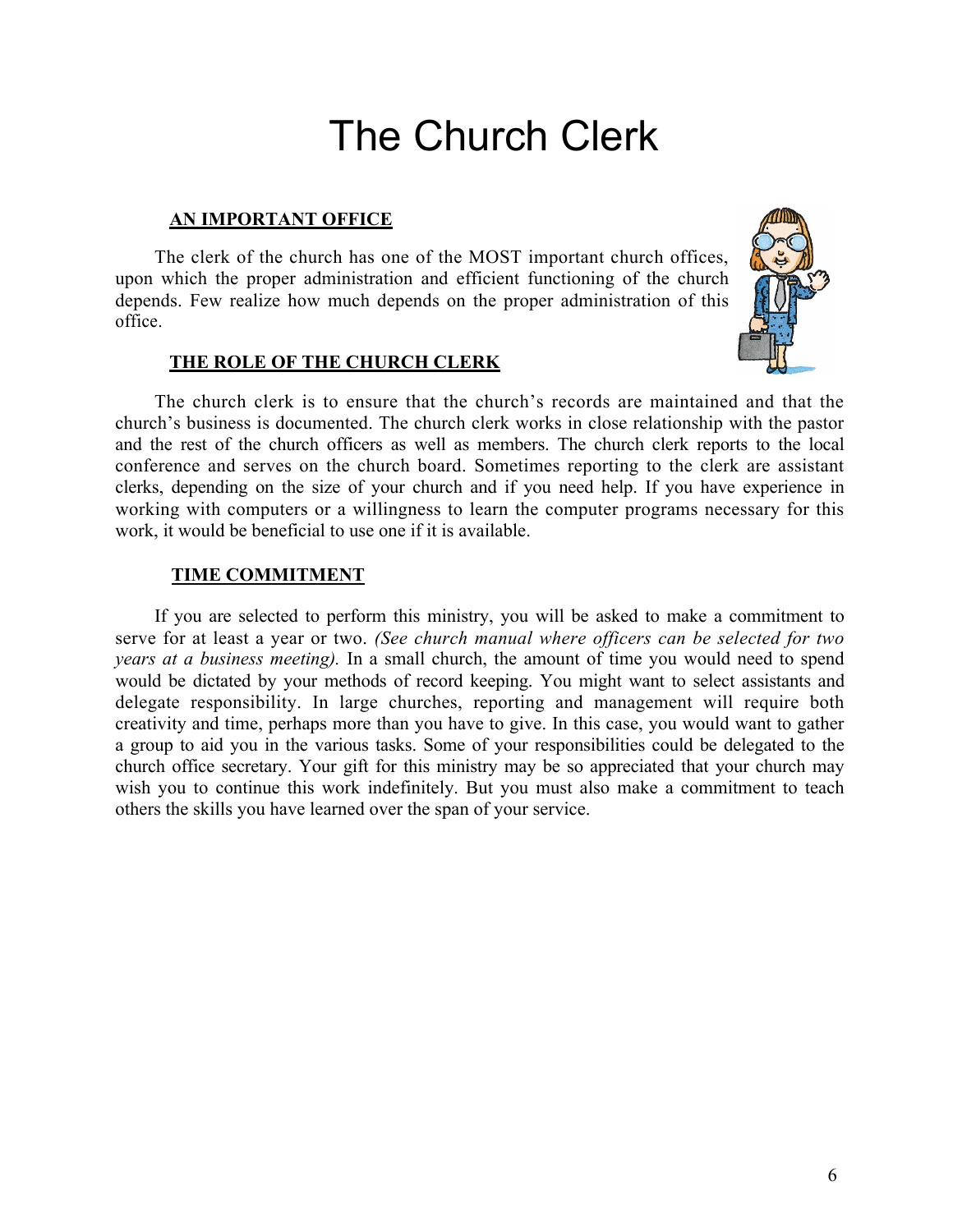#### **APPROPRIATE SPIRITUAL GIFTS**

Church clerks will exercise a majority, if not all, of the following spiritual gifts:

*Helps:* This gift (1Cor 12:38) enables the clerk to give more than merely perfunctory answers. The clerk, as keeper of the church records is a source of information on many items and is a great help in supplying statistics, history, and church procedures.

*Energy*: This provides the clerk with a gift that enables them to be "not slothful in business" as they serve the Lord. (Romans 12:11)

*Orderliness:* The body of Christ involves many diverse parts, but those with the gift for orderliness are particularly needed. The very concept of the body of Christ shows an orderly dispensation of spiritual gifts. Therefore, the importance of the clerk's work in bringing order to the church cannot be over-emphasized. In small churches where there is no office secretary, the clerk conducts most of the church's business. His or her contribution is invaluable.

*Love:* While it is the gift most desired by all members of the church, love needs to be particularly manifest in the clerk; love unconditional, without judgment or favoritism, as a fruit of the acceptance of the gift of God's grace in Christ Jesus.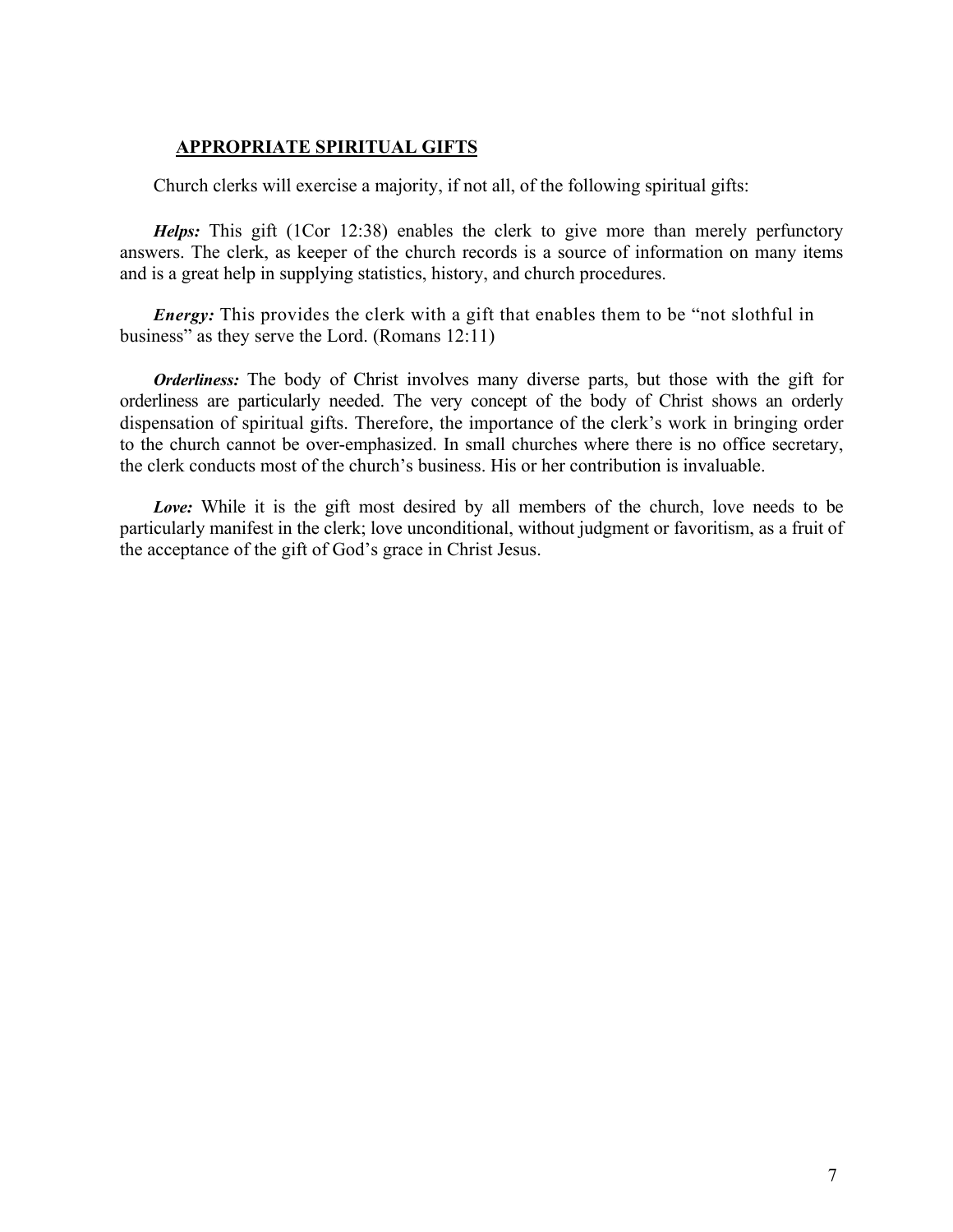# Duties and Responsibilities

#### Church Clerk Job Description

The Church Clerk is the official church historian and keeper of the church records. These records should be carefully preserved. At the expiration of the term of office, they are to be passed to the newly-elected clerk. All records and account books of the various church offices are the property of the church. As such, they are to be surrendered at the expiration of the term of office, or at any time during the term at the request of the church.

The duties of the church clerk are as follows:

- 1. Maintain accurate records of church membership.
- 2. Keep minutes for church board/church business meetings.
- 3. Keep records of events for church history.
- 4. Maintain the Church Record book.
- 5. Supply statistical information as requested by the church pastor or Conference officials.
- 6. Handle transfers of membership into and out of the local church.
- 7. Supply reports of changes in membership to the Conference, as they occur.
- 8. Be present at all baptisms and record the information.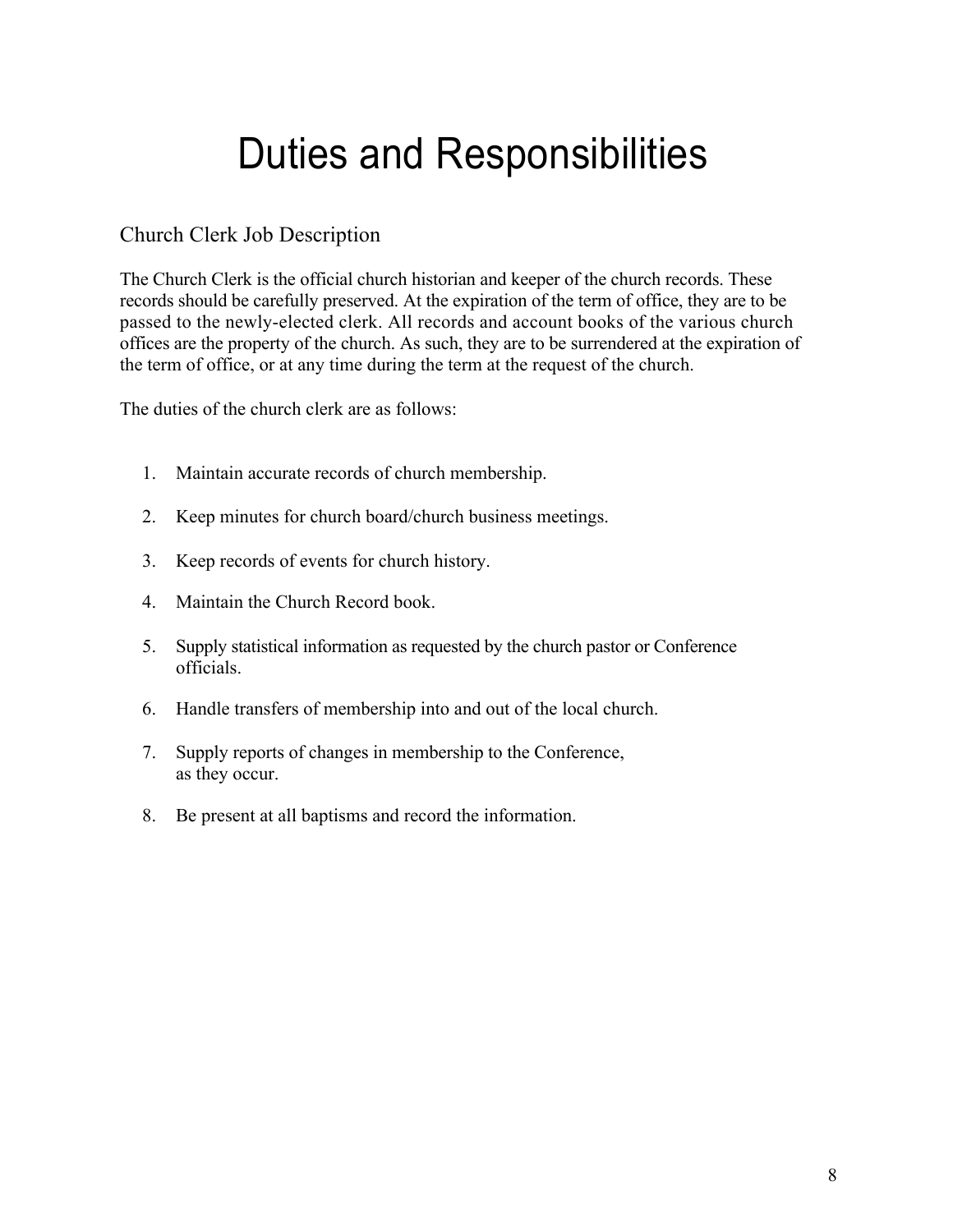### **Responsibilities**

The following are the procedures that should be implemented in the work of the church clerk:

- 1.The clerk should be present at all administrative meetings of the church. If for some reason the clerk is unable to attend any meeting, the assistant clerk should attend and take the minutes, (in the case of no assistant clerk, the pastor may appoint one of the board members to fill in.)
- 2. Items to take to a meeting:
	- Notebook
	- The minute book for the church with a copy of the minutes from the prior meeting for each member of the church board in attendance
	- A current list of the church membership
	- A list of all church committees and their members
	- A list of all church officers
	- Paper, in case a secret ballot is required
	- Pencils
- 3. To ensure that all members of the board are notified and invited to the next board meeting, either by phone or in writing. This can be done by way of bulletin announcement or a regularly scheduled monthly meeting time.
- 4. To notify the pastor/church board chairman that the quorum has been met and the meeting can be called to order.
- 5. The clerk's report should include:
	- Current total membership of the church
	- Total members added since the beginning of the year
	- Total members transferring to another church
	- Total persons disfellowshipped
	- Report of any action taken on previous discussions of membership
	- Pending matters on membership
- 6. The minutes of the meeting will include:
	- Time and date of the meeting
	- Place of the meeting
	- Names of those present and absent
	- Actions voted by board
	- Resolutions passed, adopted or denied
	- Committees elected, the members and their responsibilities
	- Discussion, (the relative parts). (See *Sample of Church Board Minutes*).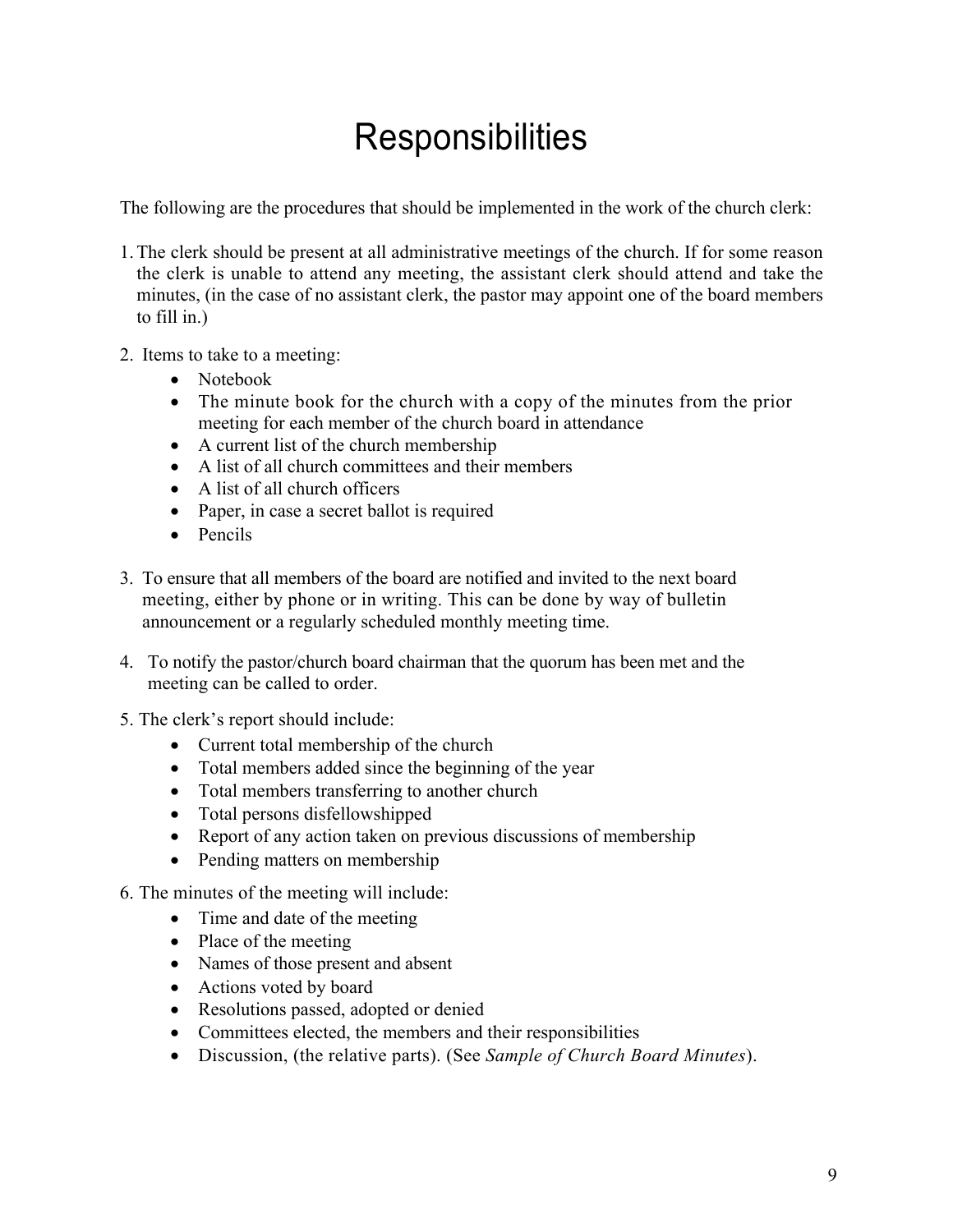- 7. Document and file minutes of the board meeting.
- 8. Record the acts or resolutions adopted by the board in the church minute book in the order in which they were adopted, specifying the date and time of the meeting.
- 9. Sign the minutes taken of each meeting recorded in the minute book. (If an assistant took the minutes, the assistant should sign.)
- 10. Keep the minutes of any business meetings of the church, to be read by any member requesting to do so.
- 11. File in alphabetical order:
	- Letters
	- Church Membership List/Family Unit Record (FUR) Forms (*Appendix A*)
	- Other data or information
	- The clerk should not add or delete any names from the membership list until the action has been approved by a vote of the church body. (See *Death and Missing Members* of this manual)
- 13. Make a list of committees which are elected. This list should include the specific purpose or function of each committee. Give a copy of this list to:
	- The president of the committee
	- The pastor of the church
	- Keep a copy in the church files
- 14. Maintain a current list of the church officers.
- 15. Maintain a current list of the church membership which should include up-to-date information on addresses, phone numbers, birthdates, members and non-members of each family unit. This information is all kept on the FUR forms.
- 16. Complete and send to the Conference office the Local Officers Update form each year after the election of new officers for the church. This form should be sent in as soon as possible after the new officers are elected. If you change officers during the church year, please send these changes in to the Conference office, especially if they are the office of elder, treasurer, clerk or church (personal) ministries leader.
- 17. The clerk will complete the forms required for:
	- Registrations
	- Information
	- Credentials for Conference business meetings
	- Letters of Recommendation
	- Any correspondence or form requested by the pastor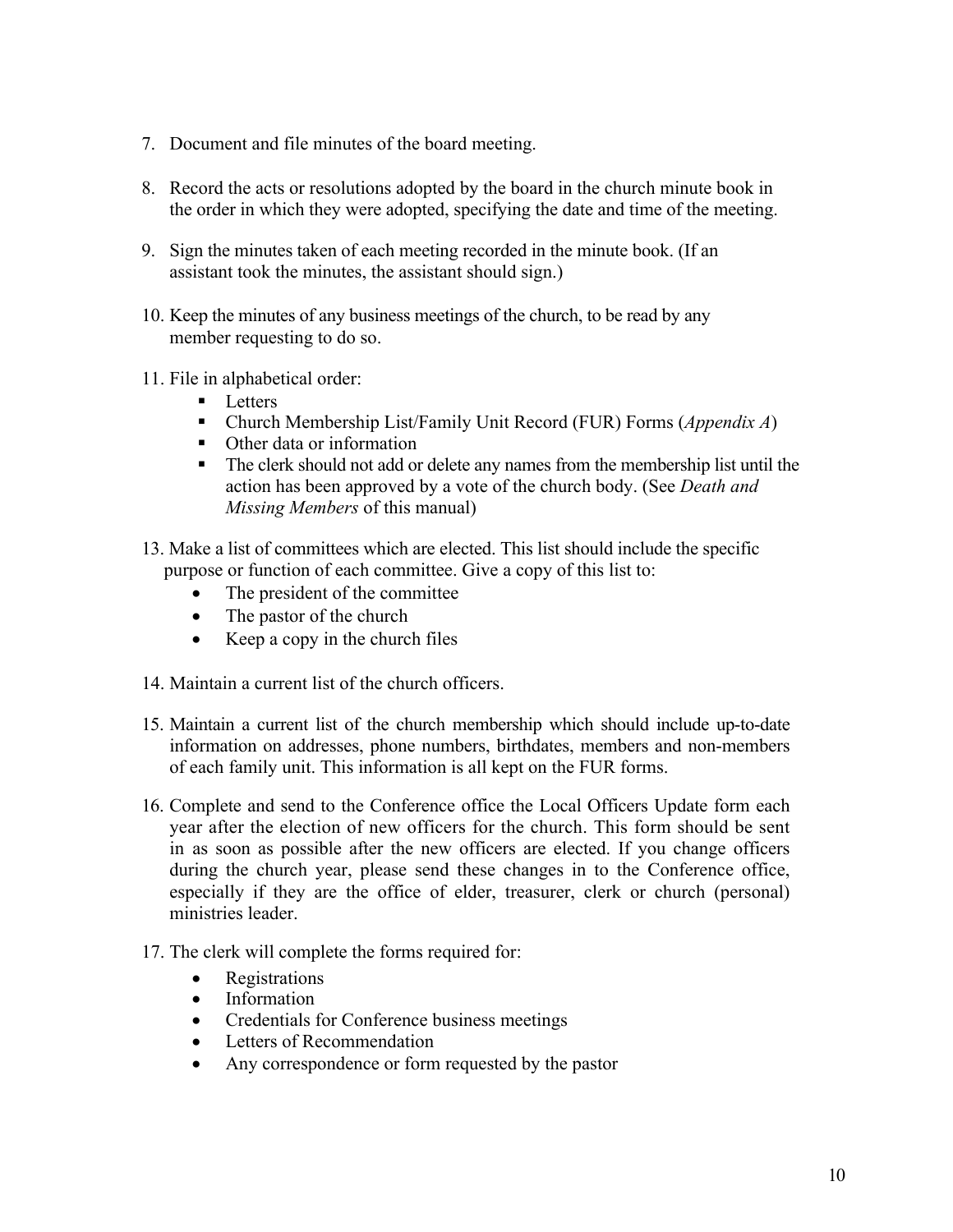- 18. Keep a record of member deaths including the dates and prepare a sympathy card to be sent to the family of the deceased.
- 19. Notify the pastor and church board of the requests for membership transfer to/from the church.
- 20. Request and/or send letters of membership transfer after approved by the church board and after the name has been published/read in the church for two consecutive Sabbaths.
- 21. Remove from membership the names of those who have died, transferred out, disfellowshipped or are missing (with the exception of deaths, after a business meeting of the church body has been conducted, not before.)
- 22. Note the transfer requests in the Family Unit Record (FUR), but do not add/remove names until a letter of confirmation has been received.
- 23. Write to discouraged members, invite them to church, send notices of activity, etc.
- 24. Write any letters authorized or directed by the board, file any correspondence and advise the board of such.
- 25. Write to church members in military service, sending the *Sabbath School Quarterly,* subscriptions to *Visitor, Adventist Review/Record* and/or *Vibrant Life.* Get board approval of such an action.
- 30. Write to those members who have moved to another city and/or country. Encourage them to attend church and to remain faithful.
- 31. Be concerned about members who have been absent and keep in contact with them by means of correspondence, giving them news about the church so they will always have in mind about their responsibilities in submitting tithes and offerings. Send the Sabbath School Quarterly for adults and children.
- 32. Report new baptisms/professions of faith according to the instructions in *Baptisms/Professions of Faith/Rebaptisms* in this manual.
- 33. Note how many people in a family are baptized and not-baptized with all personal information on the Family Unit Record (FUR).
- 34. Ensure that copies of the new information for the membership are sent or given to the Pastor, Conference Membership Secretary and church record.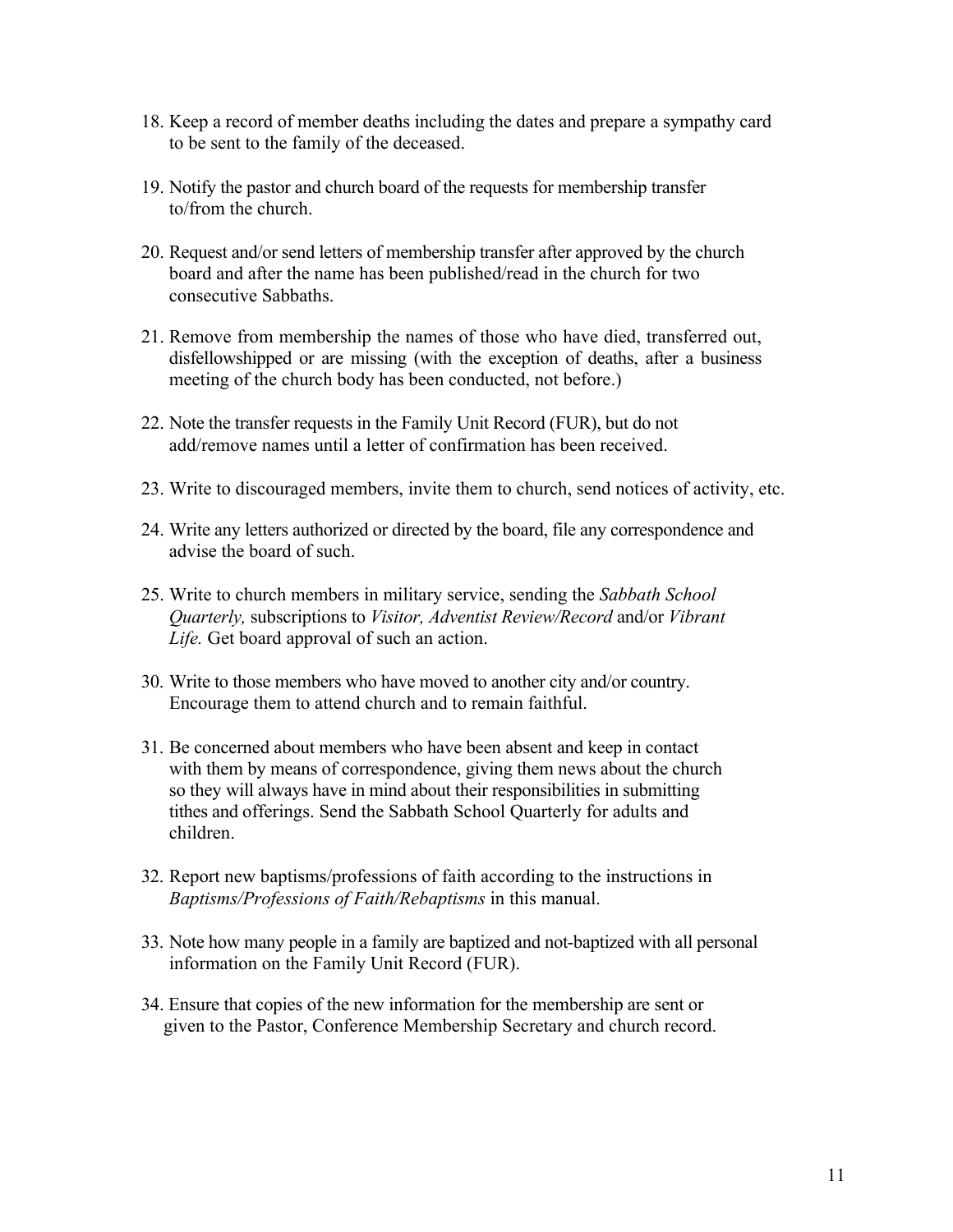#### 35. Maintain Membership File:

- 1. Complete a "Family Unit Record" FUR on incoming members and place in "Active Membership" file after they have been voted in by your church.
- 2. The FUR should include name, address, telephone number, date received (by baptism, profession of faith, or transfer), date of birth, etc., date dismissed by transfer, death, apostasy, or missing), and date and page number of *Church Record Book* entry. It should also include information on other family members (SDA or non-SDA, adult or child) living in the household.
- 3. Outgoing members should be removed from "Active Membership" file. Record date of official action and how member was removed. Their FUR should be retained in the "Transferred or Dropped Membership" file.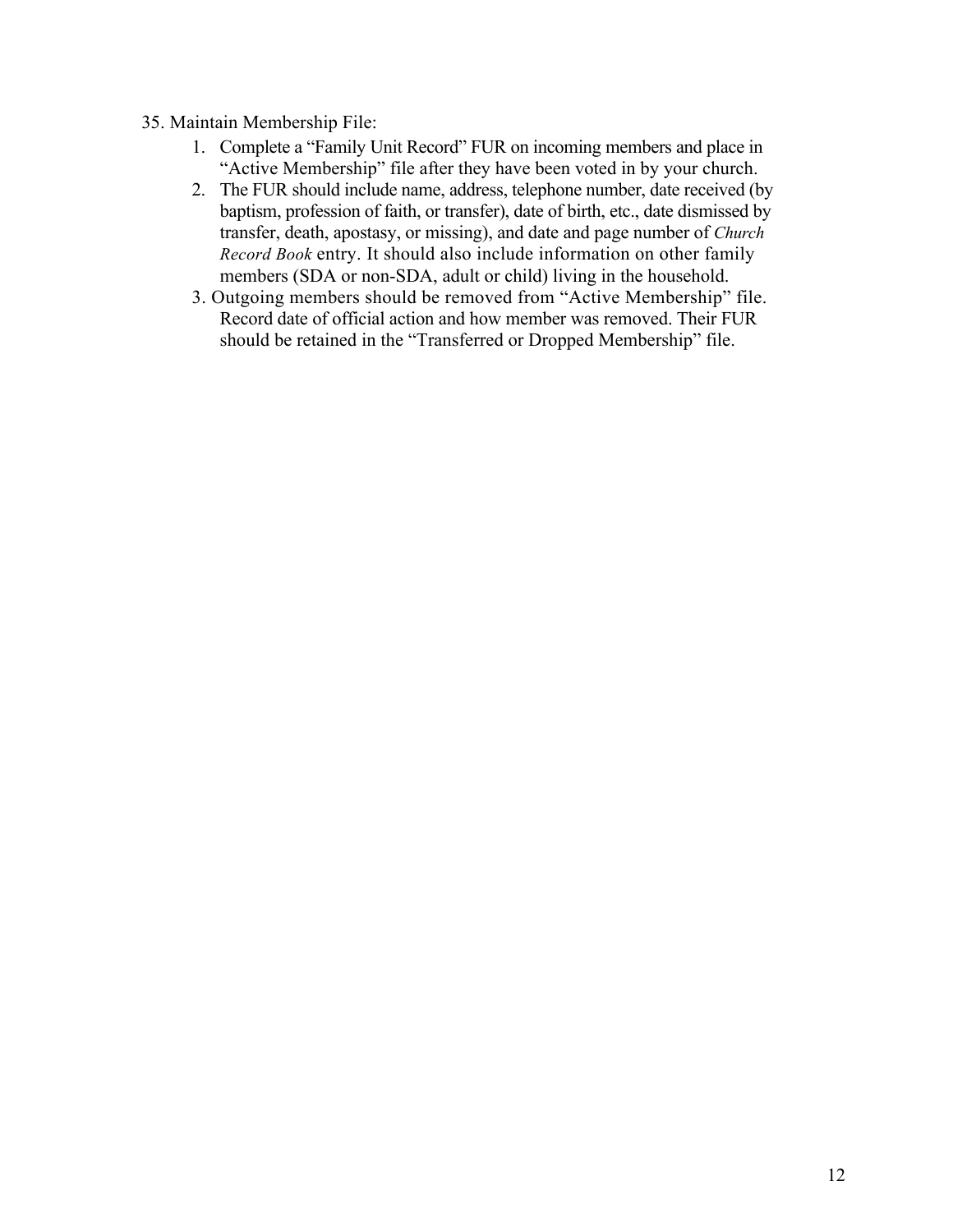# Church Clerk Relationships

#### How does the **Pastor and Church Clerk** work together?

The pastor and the church clerk work closely in helping keep accurate records, provide agendas, calendars and newsletters. As a clerk your responsibility and loyalty is to God, the pastor, the church board and the church at large. Your task is to make your pastor look good. Lift up and encourage your pastor. Furthermore, as a member you are to pray for your pastor daily.

You are privy to confidential information that is not to be given to any church member. It is vitally important that you have the ability to keep a confidence.

- Minutes
- Baptisms
- Preparing agendas
- Preparing Calendars of Events
- Preparing Church Directories
- Creating Church Newsletters

#### How do the **church members and Church Clerk** work together?

You are the first individual with which the church member comes in contact. You are the first image of the church. You are an indispensable leader of your local church. The image you portray will either positively or negatively affect others. You are the liaison between the church and the pastor.

- Transfers of membership
- You are the first person they contact
- Inform on minutes of the church board
- The statistician of the church

#### How does the **Conference and the Church Clerk** work together?

You provide accurate and timely membership information. You work together with the membership clerk at the conference as a **TEAM.**

- You are indispensable to the New Jersey Conference
- You are the statistician of your church for the Conference
- We need you. You are important!!!
- For Quadrennial Sessions you send the list of delegates from your church.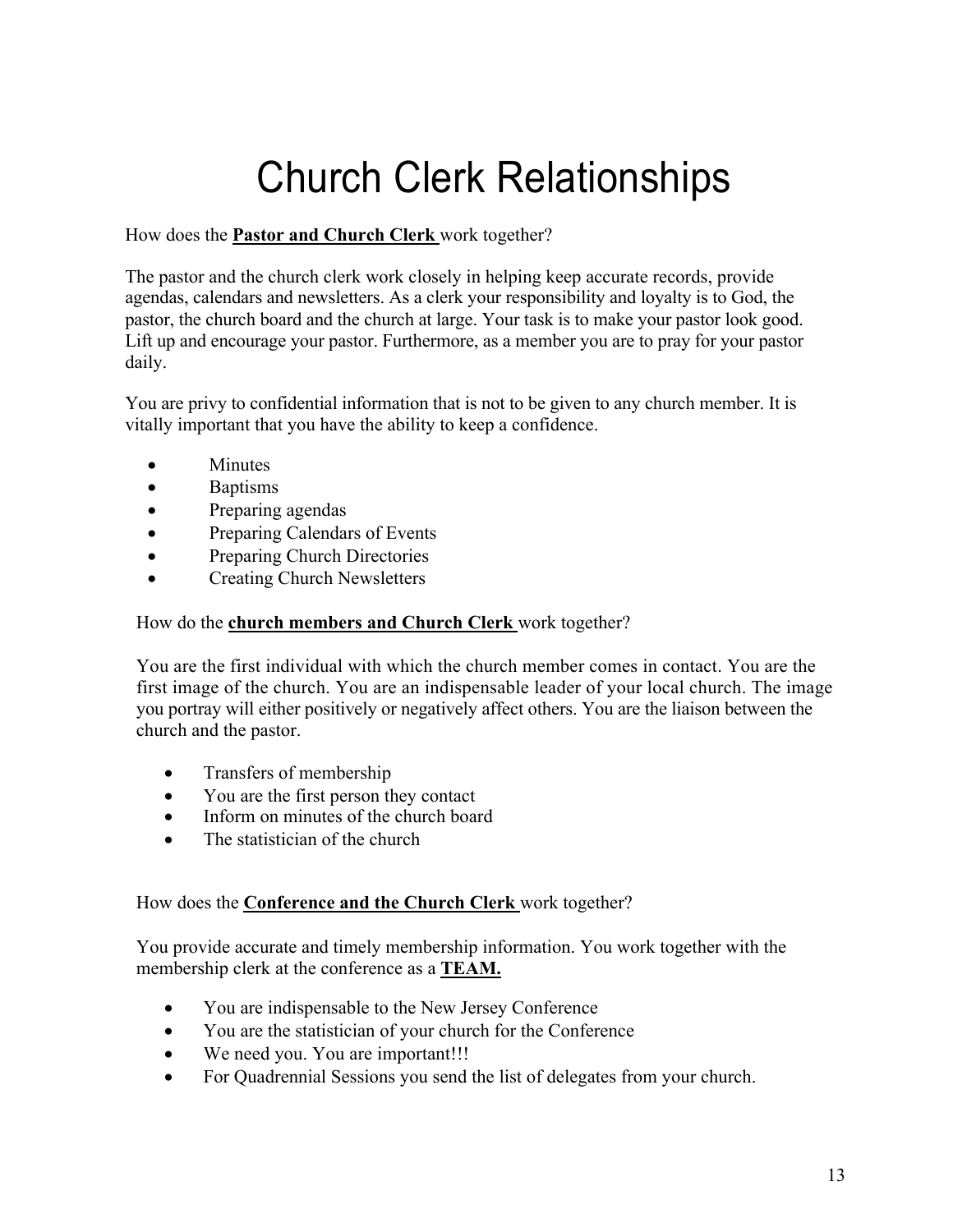

technology for churches



### What is eAdventist?

The Adventist church is always looking for ways to upgrade and improve its membership system. In the past few years the North American Division has been working with the Northwest Pacific Union to develop and

implement a membership accounting system that would be universal and ultimately implemented worldwide. The result is **eAdventist,** a comprehensive database published on a secure and protected website on the internet, accessible to all church clerks for the efficient and time-saving accounting of all church memberships.

The New Jersey Conference understands that some churches and church clerks may not be ready to dive into this type of technology. For now, this is not a problem. However, somewhere in the future, it is our wish that a vast majority of churches will be able to come "online" with this program.

It is vitally important that church records exactly match Conference records. On a manual accounting system, this is an impossible goal to attain. On the eAdventist system, the success rate is virtually 100%. That is our goal, 100% accuracy.

There is a separate manual for maintaining the membership in eAdventist. Before the Conference will allow you to use real-time, active records you must practice on the demo site, receive instruction at the clerk training sessions at the Church Officers' Meeting, or go through training with the Conference Membership Clerk via phone and internet, and prove that you are able to handle the task of maintaining and upgrading information on a computer database.

If you would like to access the demo site on the internet, please call the Conference office at 609-392-7131 and ask for the Membership Clerk. (See *eAdventist Authorization Form Appendix B).*

Included in this section are also the standard rules and procedures governing membership.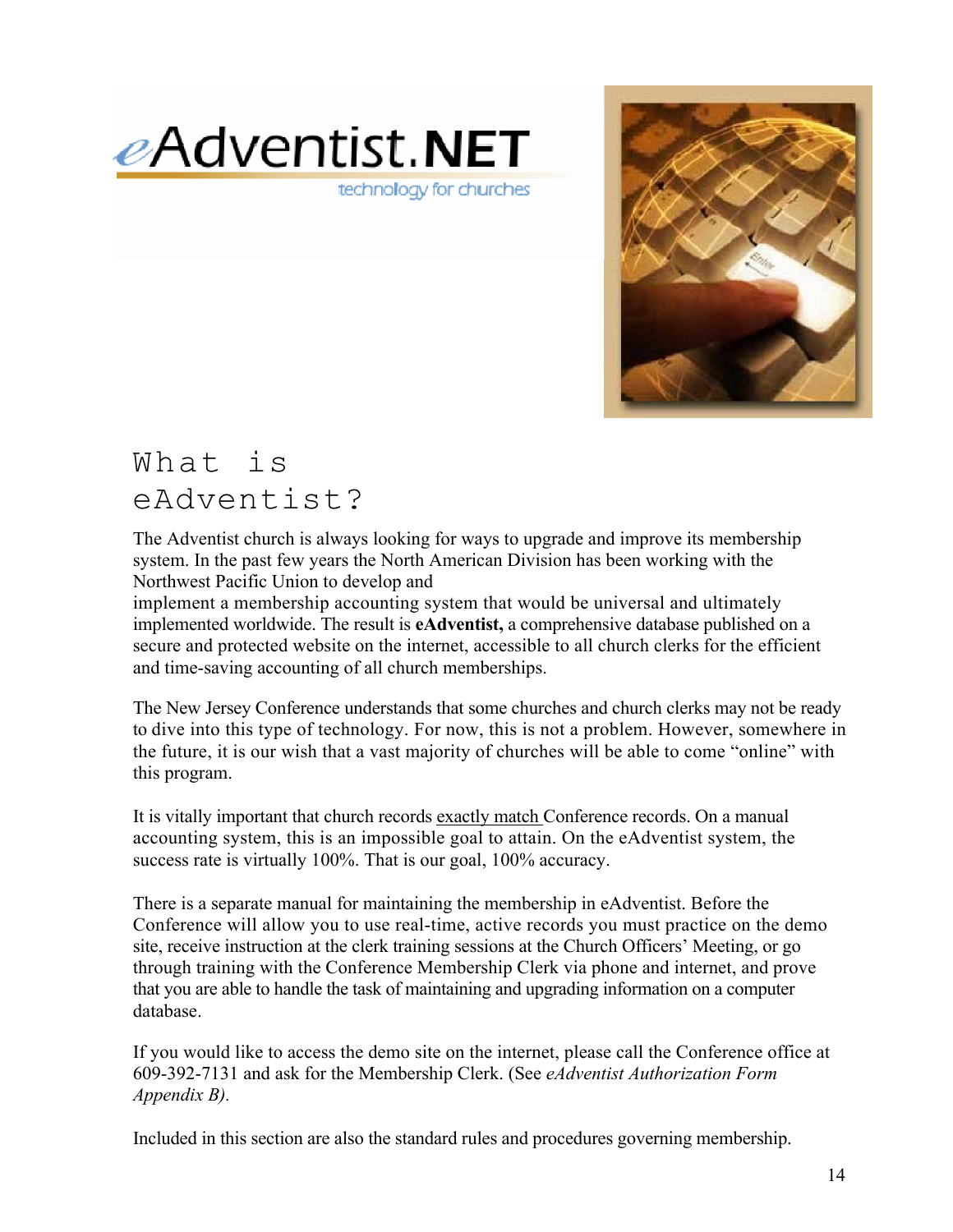Turning completely to technology will not alleviate the need to submit back-up paperwork to the Conference office or ignore the rules set out by the North American Division and the General Conference.

It is our hope that this manual will help you do you job better and answer any questions you may have. If there are any unanswered questions, please do not hesitate to call the Conference Office.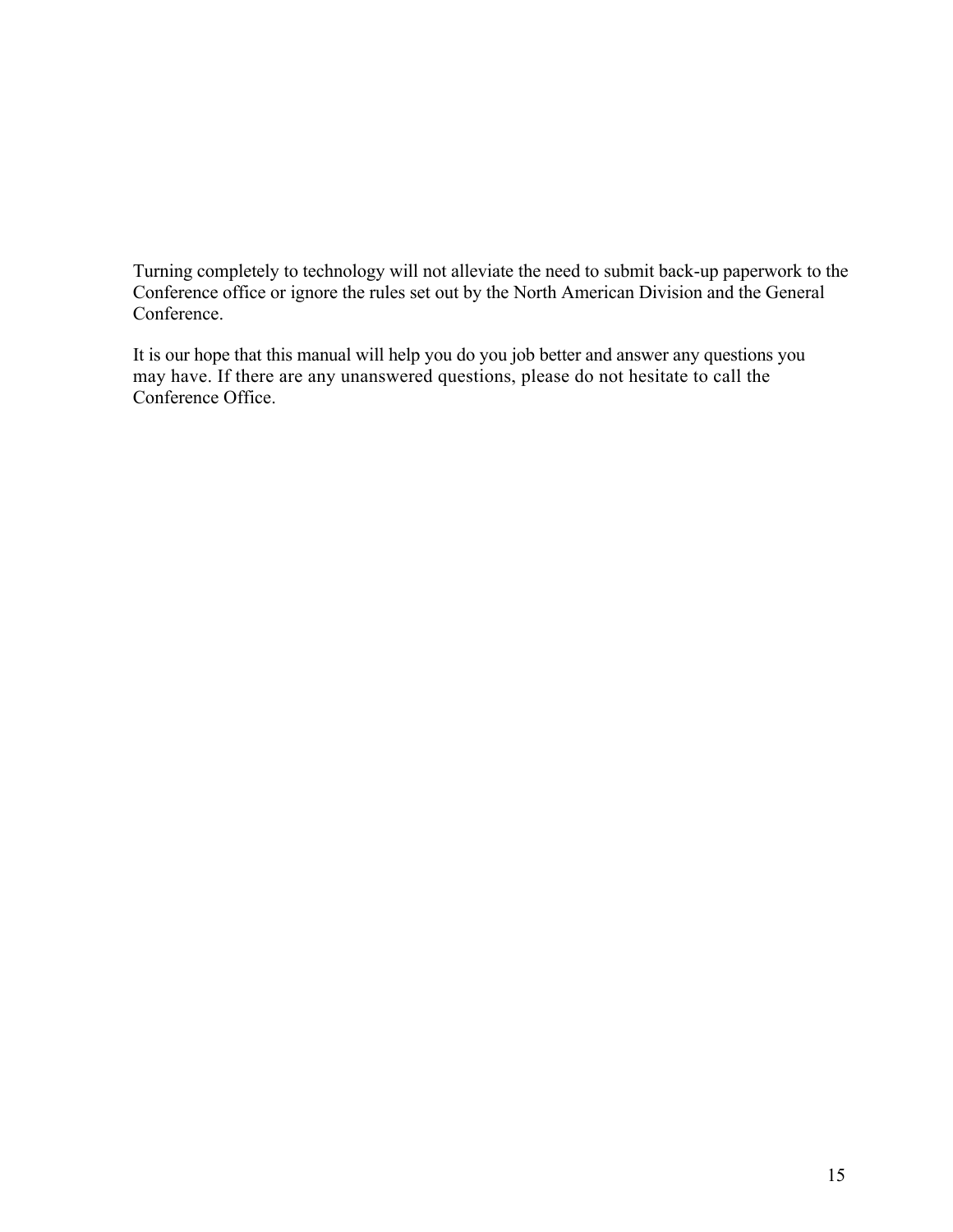# Baptisms / Professions of Faith / **Rebaptisms**

Whenever a new member is baptized into the Adventist Church, we considered him or her as family. As such, membership in the Church is considered as a family unit. This also applies to rebaptisms, transfers in (or out) of the church and Professions of Faith.

#### **What is a Family Unit?**

This is a group of people (members and/or non-members) who share the same address, phone number and subscriptions (Review/Visitor). The family unit may also be a single individual. Each family unit has a designated Primary Contact and this person should be the first person entered into the eAdventist system. On the Family Unit Record, this person would be the first person on the list with the remaining members in order below. (ex: Father - Primary Contact, then mother, child 1, child 2, etc.) The Primary Contact should be a member of your church, while other family members can be members of other churches.

Whether you use eAdventist or not, timely paperwork must still be submitted to the Conference Office. A hard copy record must be maintained and will be stored in the files of the Conference Office.

#### **BAPTISMS/PROFESSIONS OF FAITH**

The following procedures are standard membership procedures and should be followed carefully:

- 1. When a person is baptized the *Certificate of Baptism(Appendix I)* must be signed by the pastor and the church clerk.
- 2. Make careful notes of how many in a family are baptized and *which are not,* with names, addresses, phone numbers, and dates of birth.
- 3. Complete a blank FUR form with the names of new members entering the church by baptism, profession of faith or transfer and indicate the date on which they were accepted into the church. Be sure to state both the church they are transferring from and the church they are transferring to clearly.
- 4. Using a (blank) **Family Unit Record (FUR)** form, complete all information requested and mail or fax a copy to the Conference office. (If you are not using eAdventist, this is mandatory – an updated copy will be printed and returned to you for your records.)
- 5. Make a copy of the form for the pastor.
- 6. Keep a copy for your records until an updated copy from the Conference is sent to you.
- 7. Give each newly-baptized member a church directory and a calendar of events for your church.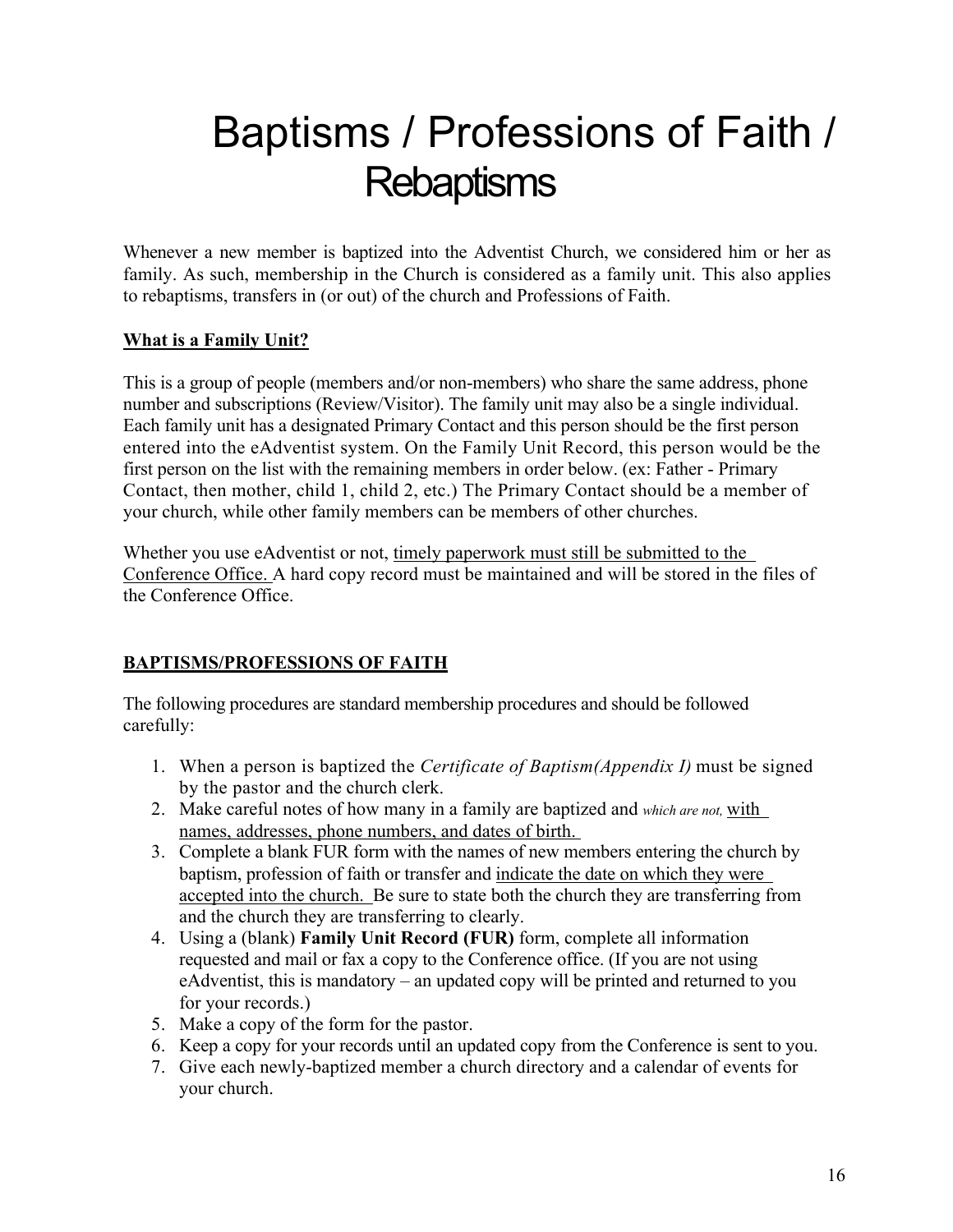#### **REBAPTISMS**

Sometimes a member feels the need to be rebaptized. When this occurs, pay close attention to the reporting procedure as follows:

- 1. Rebaptism should be reported to the Pastor on a Family Unit Record.
- 2. Rebaptism should be reported to the Conference Office on a Family Unit Record.
- *3. If the person being rebaptized is a member of the church,* report them to the Conference, but **DO NOT COUNT THEM i**n your total for membership. Make sure on the Conference report that you have clearly indicated that this is a rebaptism so that the Conference does not become confused and try to add them to the membership count.
- *4. If the person being rebaptized is not a member of your church,* but is a member of another SDA church, you will report them to the pastor and Conference as a rebaptism but process them as a transfer into your church and count their membership into your totals when the transfer is complete. (See the section on *Transfers – In and Out)*
- *5.* A disfellowshipped member, upon rebaptism, needs to be reported to the conference as a baptism.

#### **PROFESSIONS OF FAITH**

Profession of Faith defined: is any individual who has been previously baptized by immersion, whether they have been baptized originally in the Seventh-day Adventist church or a church of any other Christian denomination, and who now professes to accept and uphold the truths as presented by the Seventh-day Adventist Church, shall be admitted to the church through a Profession of Faith. The *Certificate of Profession of Faith (AppendixJ)* is signed by the pastor and the church clerk.

There are four circumstances under which individuals who have accepted the Seventh-day Adventist message may be accepted into the local church by profession of faith:

- 1. A committed Christian coming from another Christian communion who has already been baptized by immersion as practiced by the Seventh-day Adventist Church.
- 2. A member of the Seventh-day Adventist Church who, because of world conditions, is unable to secure a letter of transfer from his/her home church
- 3. A member of the Seventh-day Adventist Church whose request for membership transfer has received no response of any kind from the church where he/she is a member. In this case, the assistance of the Conference/Mission/Field shall be sought. In case the requesting church is located in another conference/mission/field, the assistance of both conferences/missions/fields should be sought.
- 4. An individual who has been a member, but whose membership has been misplaced or has been withdrawn because he/she was a missing member, yet who in reality has remained faithful to his/her Christian commitment.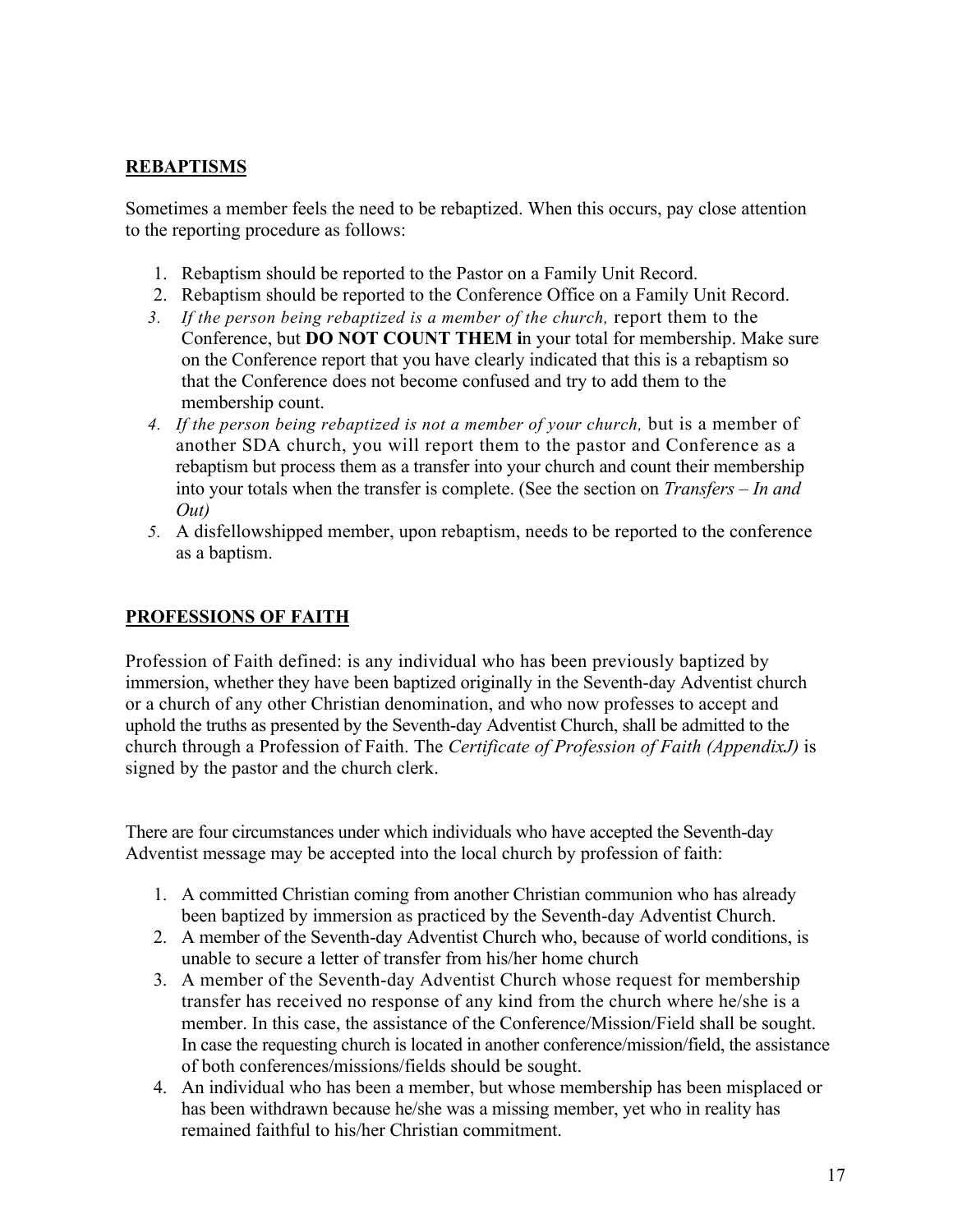If the person meets one of the four above mentioned circumstances they are accepted into church fellowship by vote of the congregation. The clerk records the information in the Church Record Book and completes a FUR form and sends it to the Conference Membership Clerk.

Great care should be exercised in receiving members if they have formerly been members of some other church in the denomination. Instances are not lacking of persons removed from membership in one church later presenting themselves to other churches for membership on profession of faith. When a person applies for membership on profession of faith, earnest inquiries should be made concerning the applicant's former experience...

When persons apply for membership on profession of faith, and it is found that they are still members of another church in the denomination, no steps should be taken to receive them into membership until the church holding the membership grants their letters of transfer.

See *Church Manual* page 41, 42.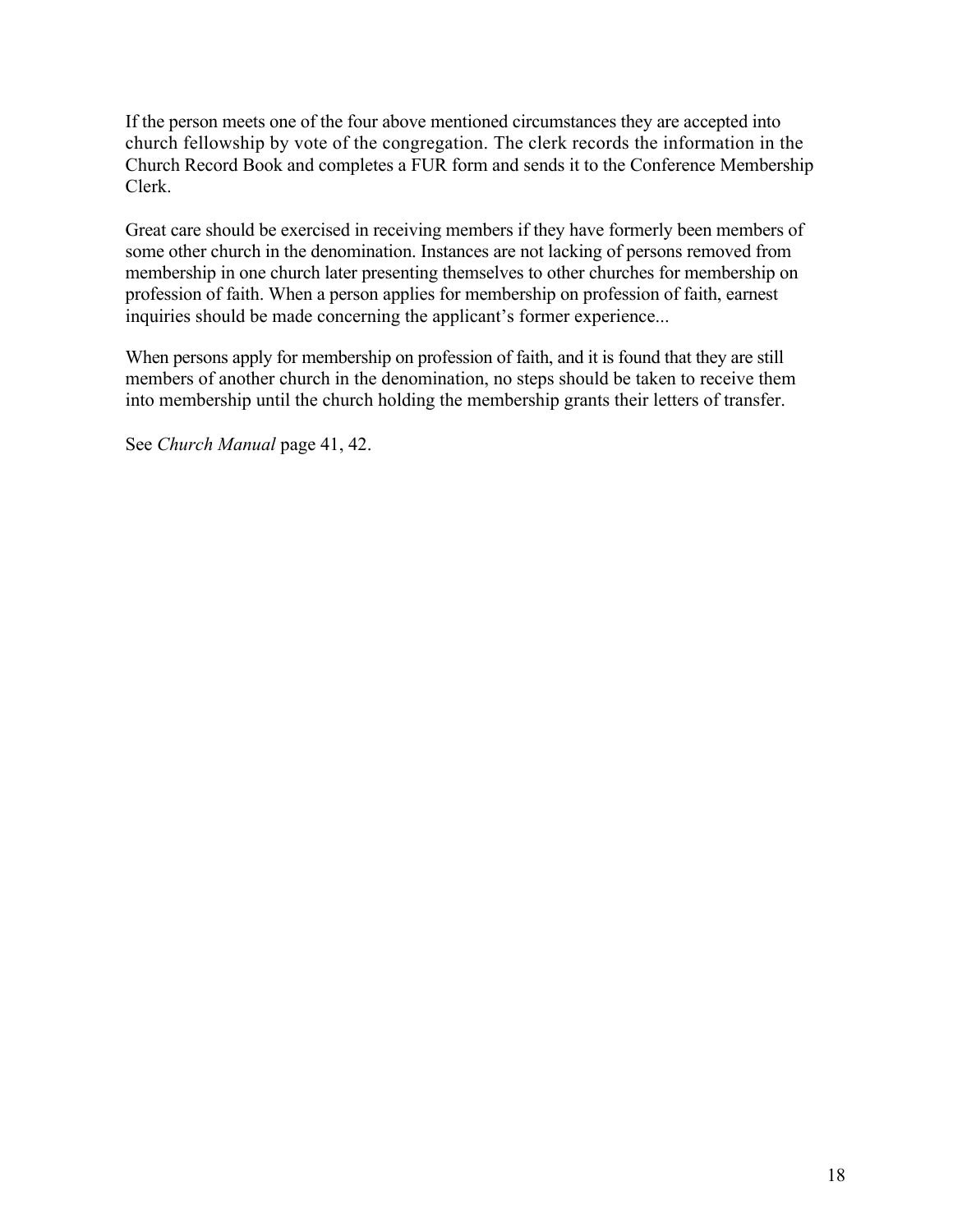### Transfers - In and Out

#### **TRANSFERS OF MEMBERS**

The church clerk handles the correspondence between individual members and churches in the transferring of church membership.

There must always be a vote of the church in business session to add or drop a name from the church membership roll, except in the case of the death of a member. No name added or dropped is the sole action of the church board. The church clerk has no authority to add or drop name from the list without a vote of the church. When a member dies, the clerk should, as soon as possible, record the date of death in the church record book and make a report of the death to the Conference office.

**If you are an "offline" church clerk, eAdventist.NET is designed to work equally as well for you as for "online" clerks. The most significant change will be sending your transfer request, recommendations and acknowledgements to your conference rather than directly to the other church.** The sole exception being a transfer requested by a church outside your conference and sent directly to you. In this case, you should complete the transfer directly with the other church and then report the completed transfer to your conference, the way you have traditionally done.

Your conference office will provide you with completed Family Unit Record forms (FURs) for the family units in your church, and a blank FUR that you can copy as you need it, to help facilitate your interaction with the conference regarding membership transfers. Whenever a member needs to be added, deleted, or changed, mark the changes on the FUR and send it to your conference. The conference clerk will enter the changes on eAdventist.NET and return updated FURs once a month.

When you receive communication regarding a transfer, either from your conference, a member, or another church clerk, use the chart below to find the communication received and type of transfer taking place, and then follow the instructions given.

The following flow charts have been provided to show you the transfer IN and OUT processes for Churches that are not online with eAdventist. On line clerks need to refer to the eAdventist.NET Manual, which is available from the Conference Clerk.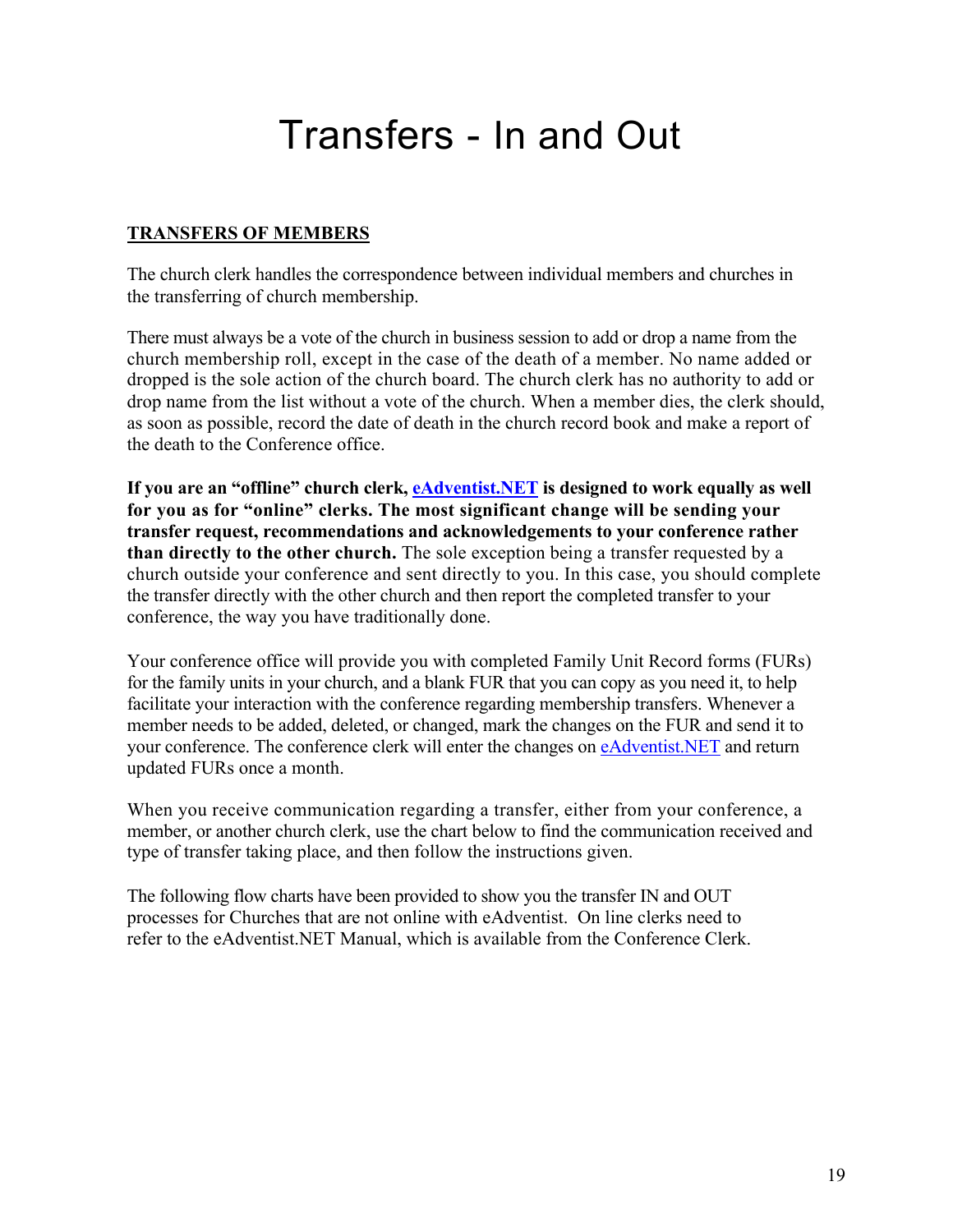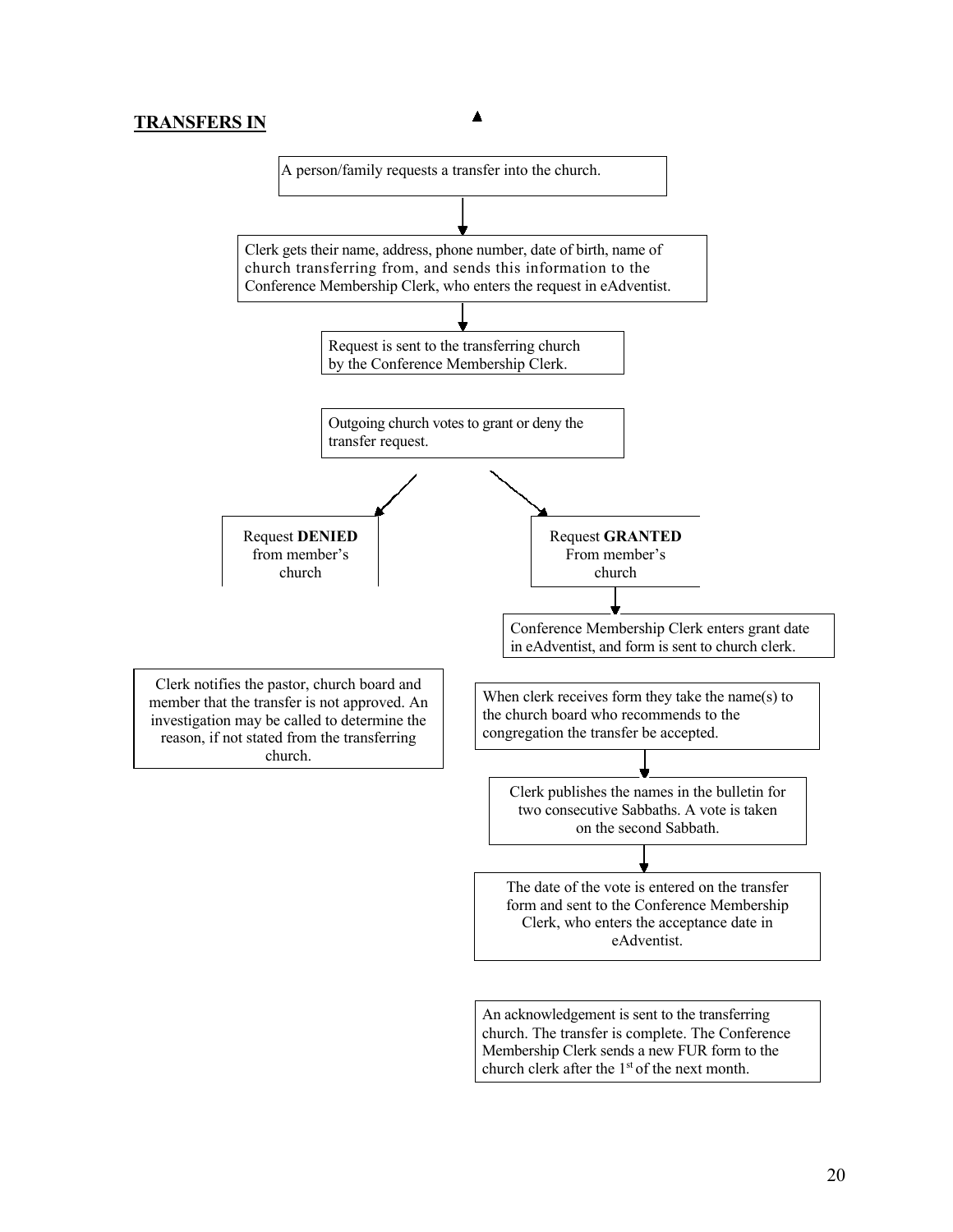Note: If you have a transfer request that you are uncertain about, please talk with your pastor.

#### **TRANSFERS OUT**



Note: Transfers out can not be denied if the individual member is listed in good standing. If there are concerns you believe should be addressed, a letter of explanation or caution should be sent with the transfer.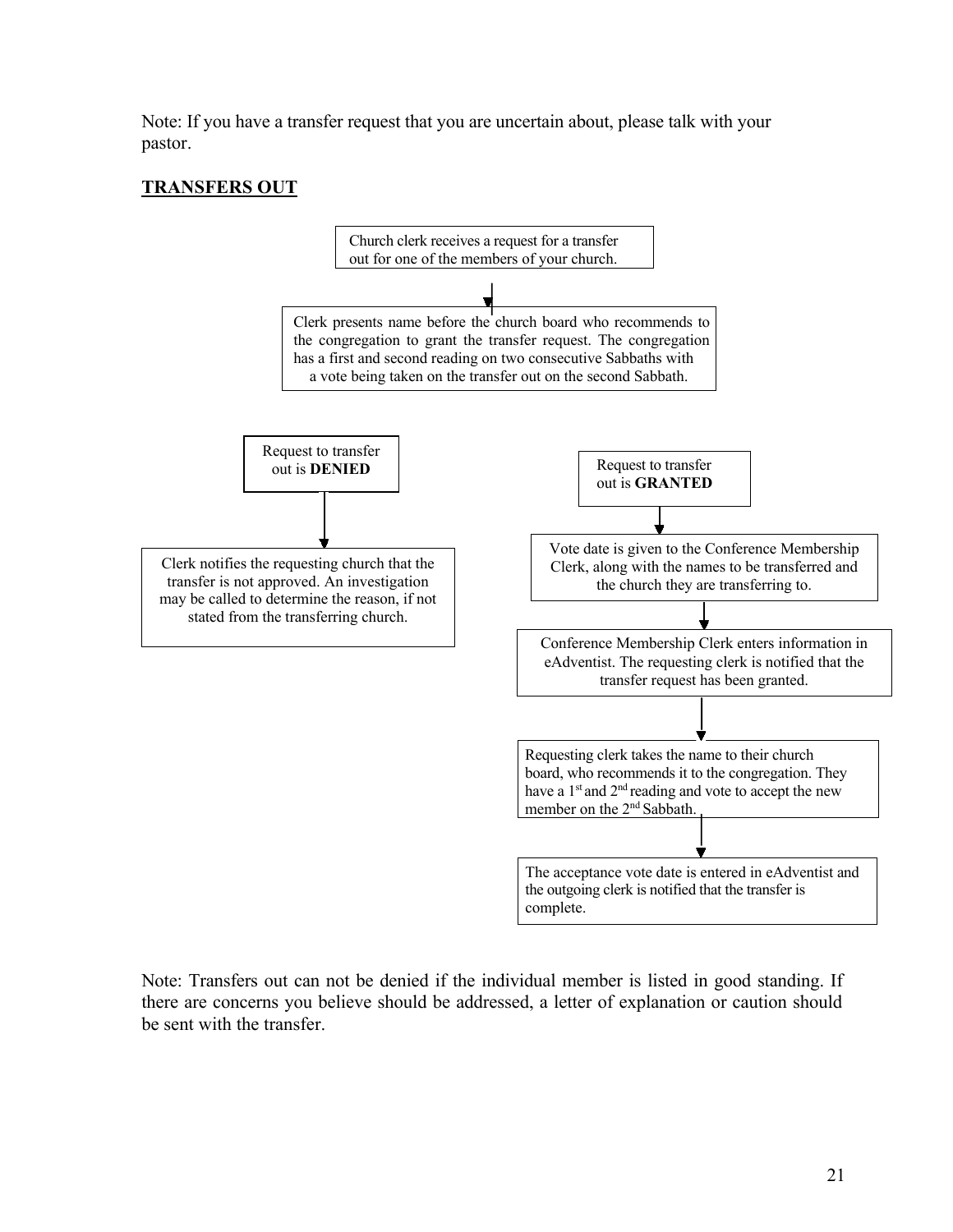# Reporting Deaths and Missing **Members**

#### **REPORTING A DEATH**

When a member passes away, it is always a stressful time for the family left behind. This is where you, as the clerk need to be especially sensitive with the family. God has given you the gift of graciousness, understanding and compassion. These are the gifts you will need to use in this time of grief. As difficult as it may be, you need to ask for the following information:

1. A short biography for your church bulletin and the VISITOR. (See form in appendix)

In your report to the Conference, you must report the name of the decedent, their date of birth and date of death.

#### **MISSING MEMBERS**

"If a member moves away from the vicinity of his church, it is his duty to inform the church elder or clerk of his new location. If however, a member leaves no address behind, and if he makes no effort to reach his home church and it is impossible to locate him, then, after an absence of two years he may be dropped from membership by a vote of the church, provided the officers can certify that they have faithfully endeavored to locate him but without success. The clerk should record in the proper column, 'Whereabouts unknown. Voted to designate as missing."

-- Church Manual p.252

#### **REPORTING MISSING MEMBERS**

#### **If you cannot find the individual, the following steps should be taken:**

- 1. Post in your Church Bulletin
- 2. Post on your Church Bulletin Board
- 3. Ask the Conference.
- 4. Run an Ad in the Union magazine.
- 5. Ask church members/Pastor.
- 6. Search the internet.

#### **If the individual is known:**

- 1. Have the Pastor/Elders visit, inviting them to come back to church.
- 2. Write a letter to the individual letting them know that he/she is missed.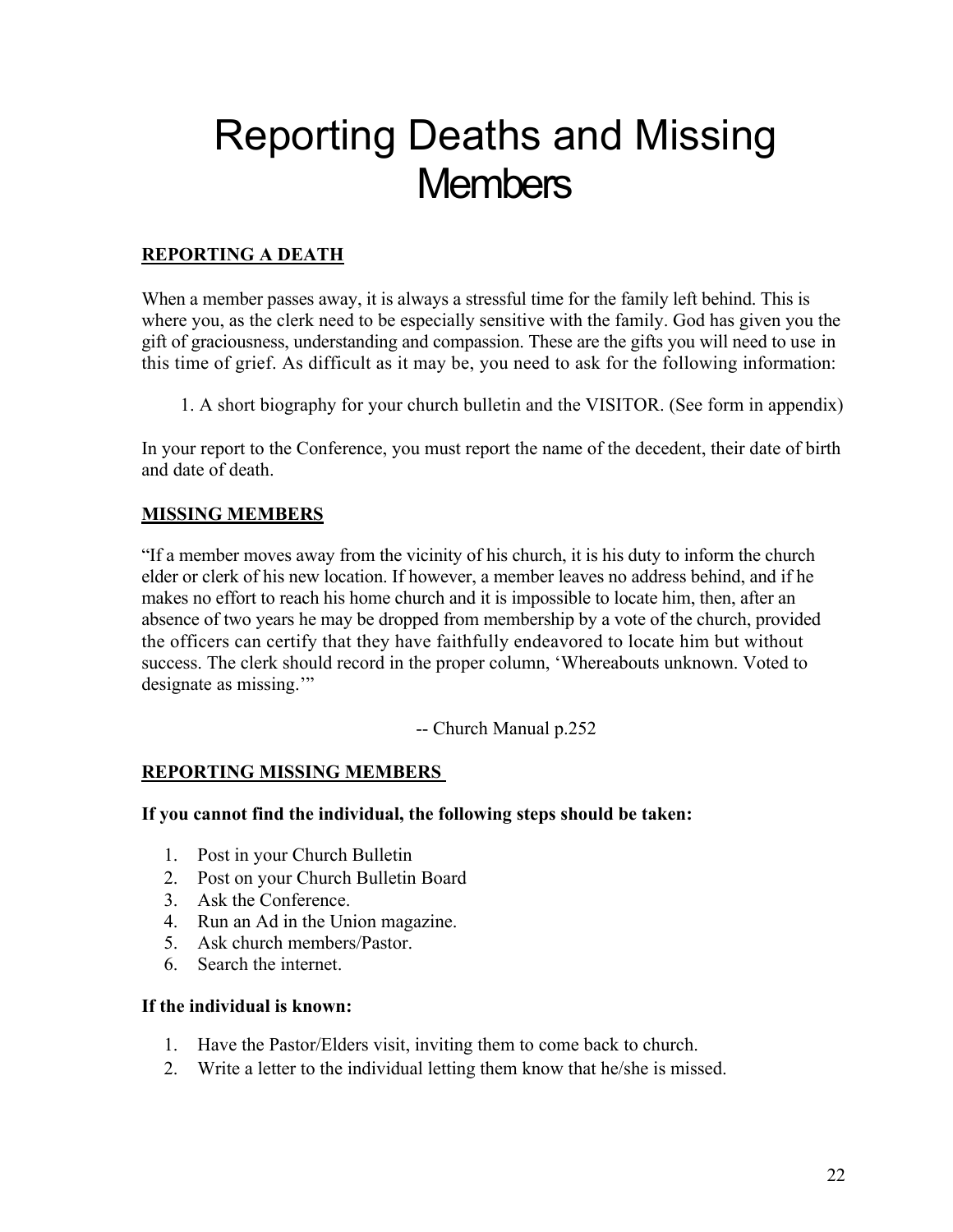3. Have members call them.

#### **If the individual does not want to come back to church:**

- 1. The Pastor should make one final visit.
- 2. If possible, have the individual write a letter stating he/she does not want to be a member of the Seventh-day Adventist church.
- 3. If he/she does not want to write a letter, have a witness and document all conversations with the date, time and nature of the conversation.
- 4. Have a vote from the church board recommending dropping the individual from the books.

#### **Steps you must take to drop a name:**

- 1. Search out to find the individual.
- 2. Visitations by the Pastor.
- 3. Church board action recommending the individual is dropped.
- 4. Notice should be printed in the church bulletin announcing a duly called church business meeting.
- 5. Write a letter to "John Doe" stating his name is under consideration to be dropped from the church list.
- 6. Invite him to attend the church business meeting.
- 7. Under NO circumstances should an individual be dropped other than through a CHURCH BUSINESS MEETING!!!!
- 8. The Pastor cannot do it!
- 9. The Church Board cannot do it!
- 10. The Church clerk cannot do it!

Things to remember:

- 1. YOU CANNOT DROP A MEMBER FOR NON-ATTENDANCE!
- 2. It should be harder to drop a name from the church books than it is to win them into the church!
- *3. Do not drop names just because you want to drop them.*
- 4. If an individual writes a letter stating he wants to drop his name from the church, please honor the request. It can become a legal issue.

"Human beings are Christ's property, purchased by Him at an infinite price, bound to Him by love that He and His Father have manifested for them. How careful then, we should be in our dealing with one another! Men have no right to follow their impulses and inclinations in dealing with fellow members who have erred. They should not even express their prejudices regarding the erring, for thus they place in other minds the leaven of evil. Reports unfavorable to a brother or sister in the church are communicated one to another of the church members. Mistakes are made and injustice is done because of an unwillingness on the part of some to follow the directions given by the Lord Jesus... Do not tell others of the wrong. One person is told, then another, and still another; and continually the report grows,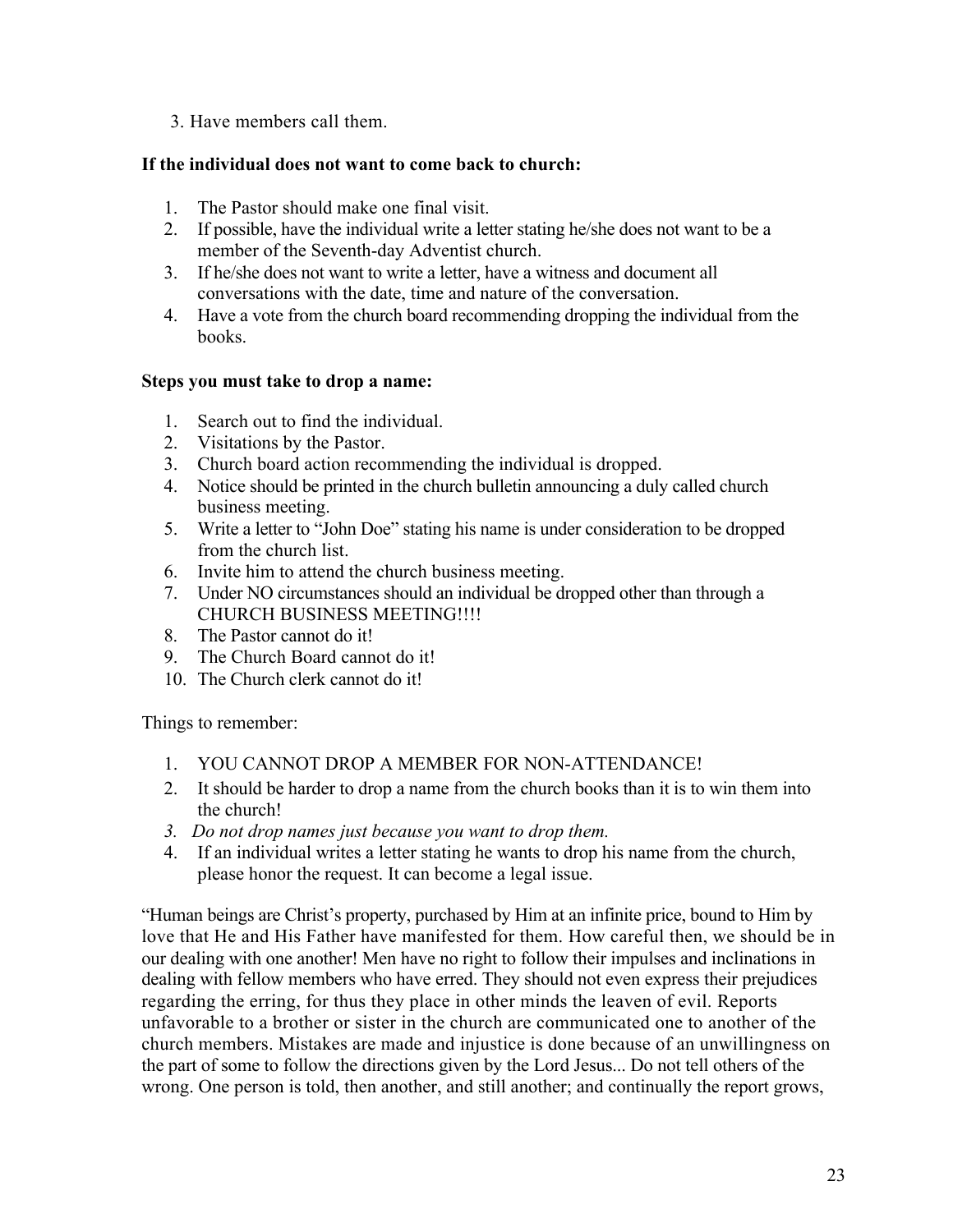and the evil increases, until the whole church is made to suffer. Settle the matter 'between thee and him alone.' This is God's plan... Do not suffer sin upon your brother; but do not expose him, and thus increase the difficulty, making the reproof seem like revenge. Correct him in the way outlined in the Word of God." -- Ellen G. White (7T 260,261)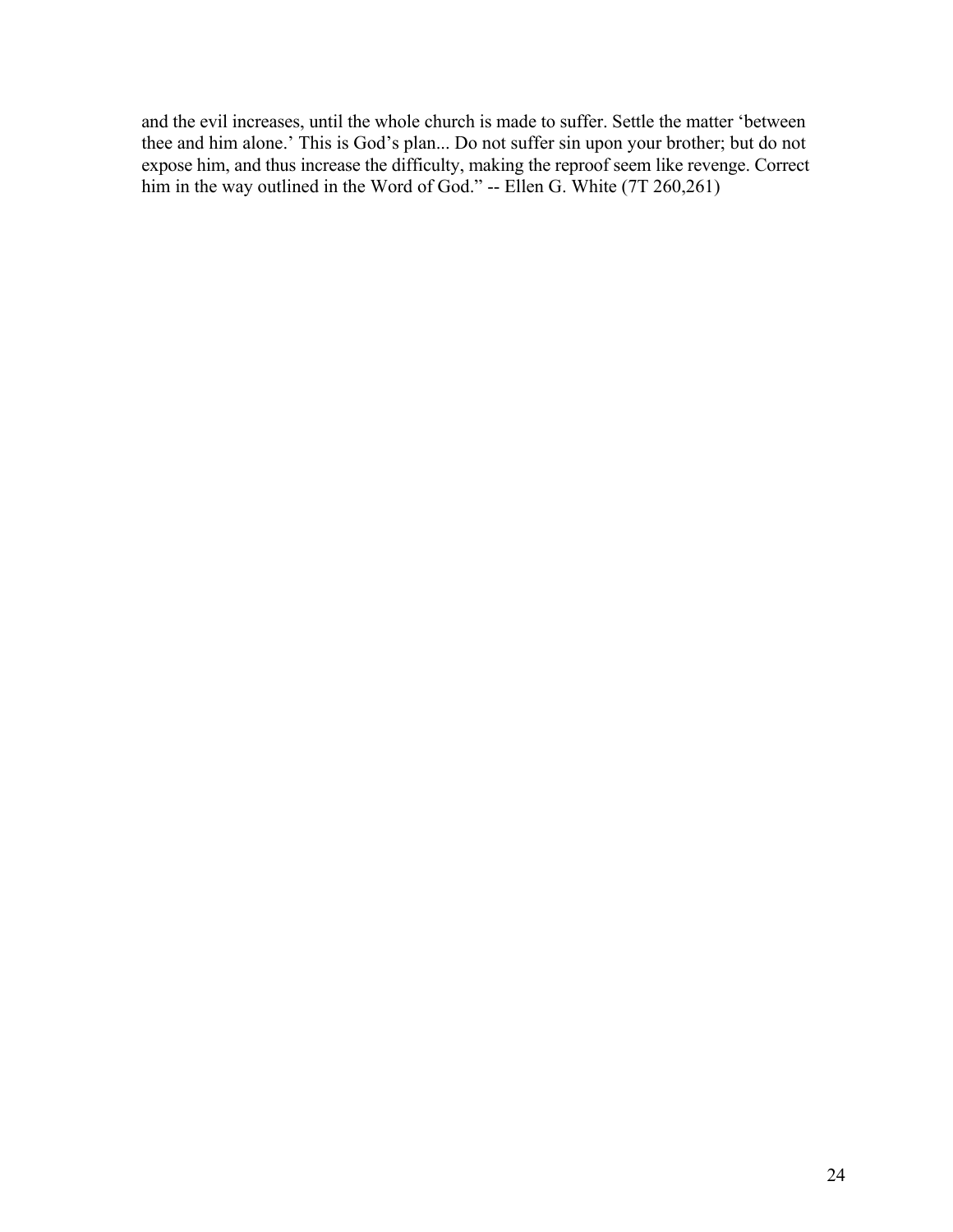### Removals Disfellowshipping and Apostasy

#### **WHAT IS THE PURPOSE OF CHURCH DISCIPLINE?**

To seek Reconciliation.

"Whatever the offense, this does not change the plan that God has made for the settlement of misunderstanding and personal injuries. Speaking alone and in the spirit of Christ to the one who is in fault will often remove the difficulty. Go to the erring one, with a heart filled with Christ's love and sympathy, and seek to adjust the matter. Reason with him quietly. Let no angry words escape your lips. Speak in a way that will appeal to his better judgment (James 5:20). Take to your brother the remedy that will cure the disease of disaffection. Do your part to help him. For the sake of the peace and unity of the church, feel it a privilege as well as a duty to do this. If he will hear you, you have gained him as a friend.

All heaven is interested in the interview between the one who has been injured and the one who is in error. As the erring one accepts the reproof offered in the love of Christ, and acknowledges his wrong, asking forgiveness from God and his brother, the sunshine of heaven fills his heart. The controversy ended; friendship and confidence are restored. The oil of love removes the soreness caused by the wrong..."

--Ellen G. White (7T 261,262)

#### **WHO IS RESPONSIBLE IN DEALING WITH SIN?**

"God holds His people, as a body, responsible for the sins existing in individuals among them. If the leaders of the church neglect to diligently search out the sins which bring displeasure of God upon the body, they become responsible for these sins." (3T 269)

#### **WHAT IF A MEMBER RESISTS CHURCH DISCIPLINE?**

- 1. Only the unconsecrated resist church discipline (3T 270, 271)
- 2. Rules and regulations are necessary to preserve order and unity in the Church.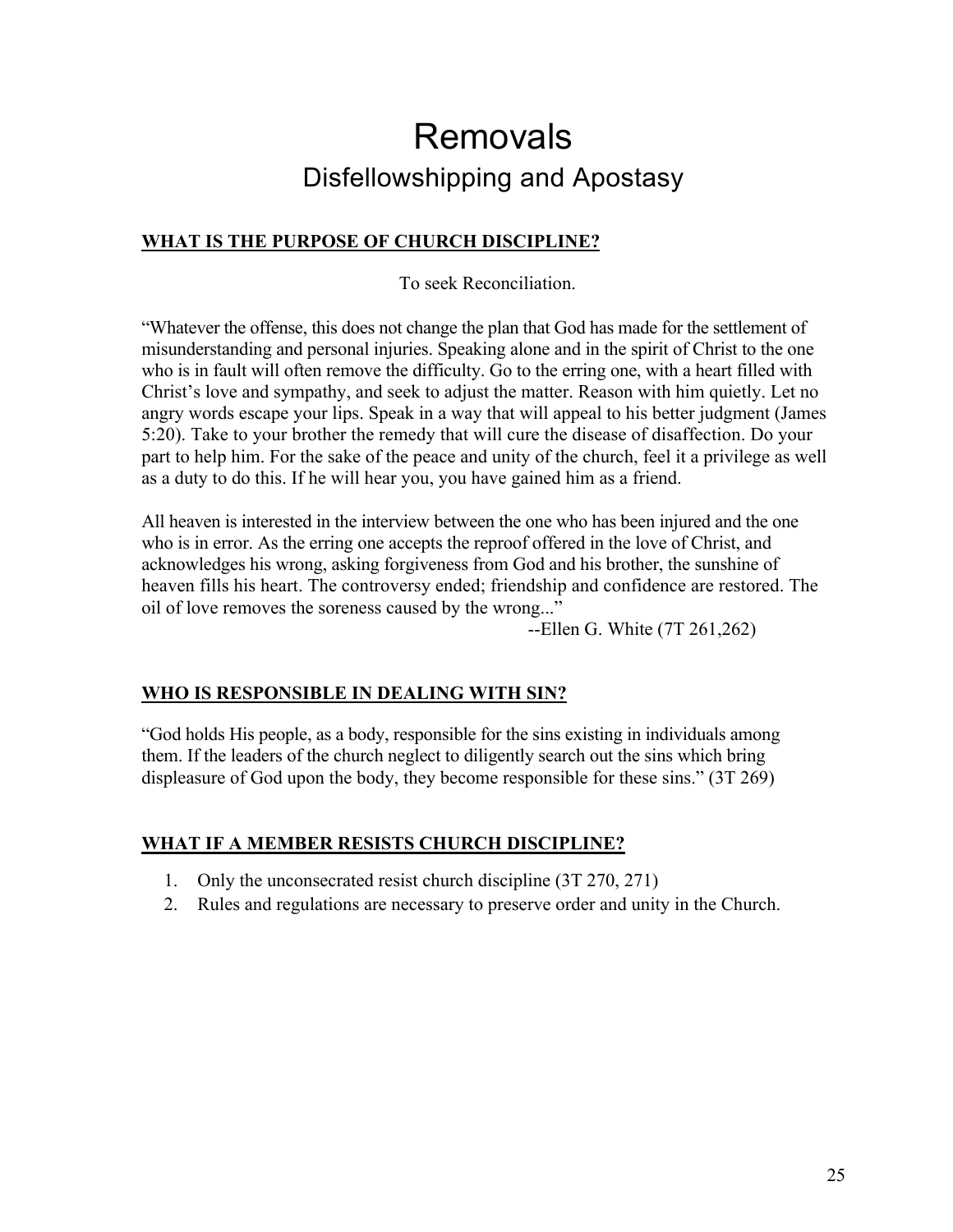# Censure and Disfellowship

When grievous sins are involved, disciplinary measures must be taken. There are two ways by which this is done:

- 1. By vote of censureship
- 2. By vote of disfellowship

#### **Censure has a two-fold purpose:**

- 1. To enable the church to express its disapproval of a grievous offense that has brought disgrace upon the cause of God.
- 2. To impress the offending member with the need for amendment of life and reformation in conduct; also to extend to the individual a period of grace and probation.

#### **Who places censure on an individual?**

"An erring member may be placed under censure by a vote of the church at any duly called business meeting, provided the member concerned has been notified. The individual may be present if he or she so desires." (SDA Church Manual, Revised 1995, 15<sup>th</sup> Edition, page 168)

#### **Censureship – What it Means**

- § A vote of censure is for a stated period of time, from a minimum of one month to a maximum of twelve months.
- § It terminates the erring one's election or appointment to any and all offices he or she may hold.
- Removes the privilege of election to office.
- § A member under censure has no right to participate by voice or by vote in the affairs of the church.
- Can have no public part in the exercises of the church such as teaching a Sabbath School class, etc.
- Is not deprived of Sabbath School, worship, or functions of the church.
- § Membership cannot be transferred to another church during censure.
- Other important facts to remember:
	- o Censure does not carry any provision involving severance of church membership in case of failure to comply with any conditions imposed.
	- o At the expiration of the period of censure, inquire to ascertain whether the member under discipline has changed course.
	- o If conduct is satisfactory, the member may be considered in regular standing without further action.
	- o Church office must be by election
	- o No church shall receive into membership a person who is under censure from another church.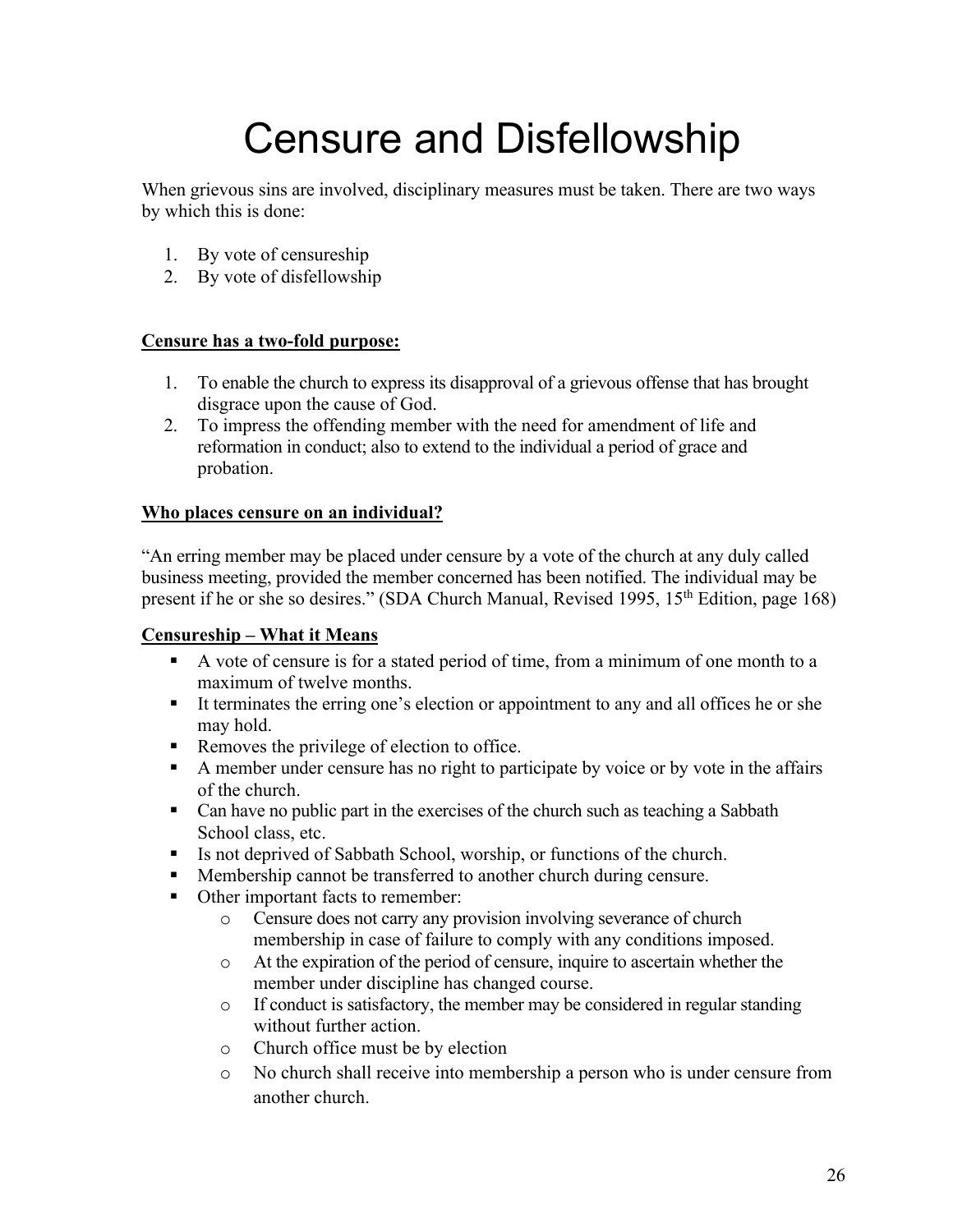#### **Disfellowshipping Defined**

- "To disfellowship a member means to expel an individual from membership." (SDA Church Manual, Revised 1995, 15<sup>th</sup> Edition, p. 168)
- To cut off a member from fellowship with the church, the body of Christ is always a serious matter.
- It is the ultimate in the discipline that the church can administer.
- It is the extreme measure that can be meted out by the church.

#### **Reasons for Disfellowshipping**

- 1. Denial of faith in the fundamental of the gospel and in the cardinal doctrines of the church or teaching doctrines contrary to the same.
- 2. Violation of the Law of God, such as worship of idols, murder, stealing, profanity, gambling, Sabbath-breaking, and willful and habitual falsehood.
- 3. Violation of the seventh commandment of the Law of God as it relates to the marriage institution, the Christian home, and biblical standards of moral conduct.
- 4. Such violation as fornication, promiscuity, incest, homosexual practice and other gross sexual perversions, and the remarriages of a divorced person, with exception of the "innocent party" in a divorce for adultery or for gross sexual perversions.
- 5. Fraud or willful misrepresentation in business.
- 6. Disorderly conduct which brings reproach upon the cause.
- 7. Adhering to or taking part in a divisive or disloyal movement or organization, such as, "Independent Ministries".
- 8. Persistent refusal to recognize properly constituted church authority or to submit to the order and discipline of the church.
- 9. The use, manufacture or sale of alcoholic beverages.
- 10. The use, manufacture or sale of tobacco in any of its forms for human consumption.
- 11. The misuse of, or trafficking in, narcotics or other drugs.
- 12. In cases of flagrant violation of the Law of God, which have brought public reproach upon the cause, the church may deem it necessary, even though a sincere confession has been made, to disfellowship the member to protect its fair name and its Christian standards.

At a future time the member can enter back through a rebaptism.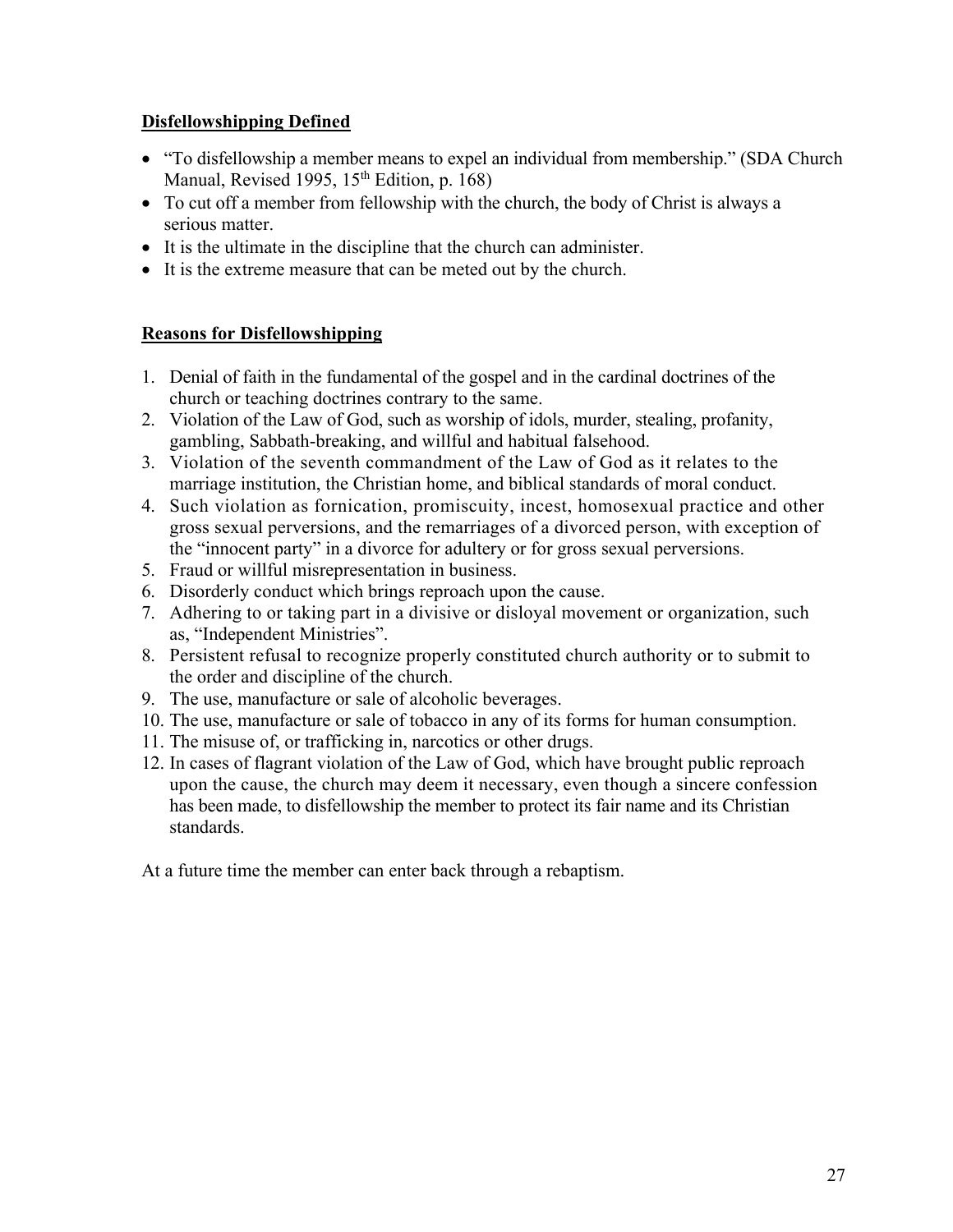#### **CAUTION IN DISCIPLINING MEMBERS**

- 1. Ministers or churches are not to establish tests of fellowship.
- 2. Testing is done only at a duly called business meeting of the church. THE CHURCH BOARD CANNOT DO IT.
- 3. Disfellowship is voted by a majority vote of those present at the meeting.
- 4. The member has a right to be heard in defense.
- 5. Lawyers are not to represent members.
- 6. Members are not dropped for non-attendance.
- 7. Members must be notified that they are being considered for disfellowship and notified if it occurs.
- 8. A disfellowshipped member can be reinstated. (This is normally preceded by rebaptism.)
- 9. A member has the right of appeal for reinstatement.
- 10. Members are not to be dropped for pecuniary reasons (inability or failure to render financial help.)
- 11. You must drop a member on their personal request.

#### **PROCEDURES FOR DISFELLOWSHIPPING**

Can the pastor alone disfellowship? NO! So, how can there be a disfellowshipping?

- 1. The board makes a recommendation for disfellowship:
	- a. After the case is investigated (Matthew 18:16-18)
	- b. When there are two or three witnesses.
- 2. The pastor invites the church body to a business meeting.
- 3. The delinquent member is advised as to the date of the business meeting.
- 4. The church body votes at the business meeting. The majority of the votes determine the matter.
- 5. The quorum consists of those present. If the meeting has been properly called, the church and the day, hour and place of meeting is given.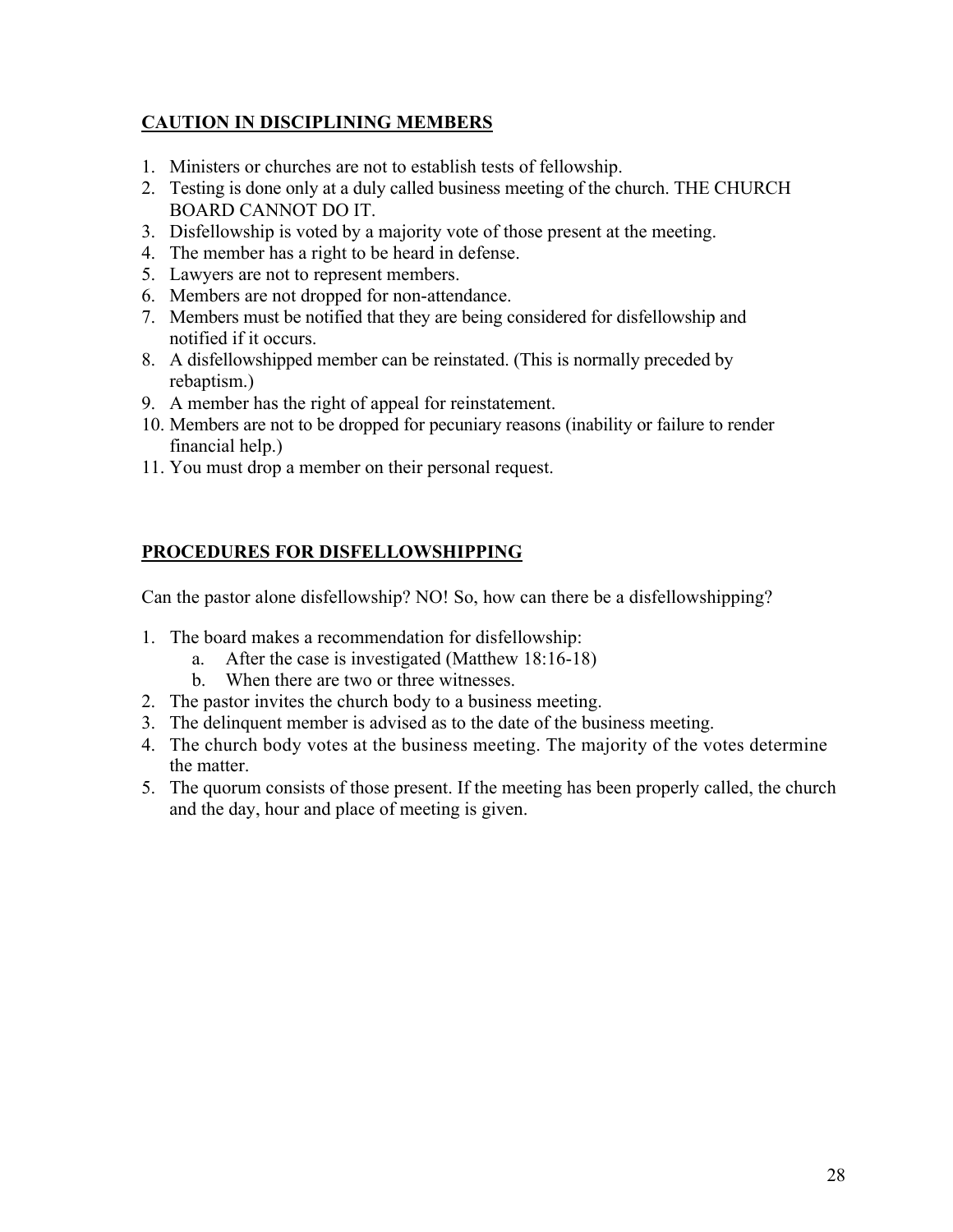### Reporting Spanish Names Ensuring Correct Reporting of Spanish Members

In the report to the Conference:

1. Be sure there is no duplication of names. For example:

|             | <b>His Name is:</b> | <b>Pedro Gonzalez</b> |
|-------------|---------------------|-----------------------|
|             | Mother's Surname:   | Moreno                |
|             | Father's Surname:   | Gonzalez              |
| If a male - | Name:               | Pedro                 |
|             |                     |                       |

Moreno appears separately on some documents, but is not used on your reports because in the U. S. it is not used and if you show it as Pedro Gonzalez Moreno, he would be known as Pedro Moreno, when he should be Pedro Gonzalez.

|               |                    | Maria Garcia                |
|---------------|--------------------|-----------------------------|
|               | Her name is:       | Maria Gonzalez de Garcia or |
|               | Husband's Surname: | Garcia                      |
|               | Father's Surname:  | <b>Gonzalez</b>             |
| If a female - | Name:              | Maria                       |

Reason? Our sisters who come from other Spanish-speaking countries and are baptized in the U.S. have different last names. For example:

| Name:              | Maria    |
|--------------------|----------|
| Father's Surname:  | Gonzalez |
| Mother's Surname:  | Garza    |
| Husband's Surname: | Garcia   |

She may sign her name as:

Maria Gonzalez Maria Garza Maria Garcia

If she always signs as Maria Gonzalez de Garcia, it is all right because;

In the U.S. she would be known as Maria Garcia. In some documents they request the father and mother's surnames, but she would be known as Maria Garcia.

2. Make any note of changes of last name due to marriage.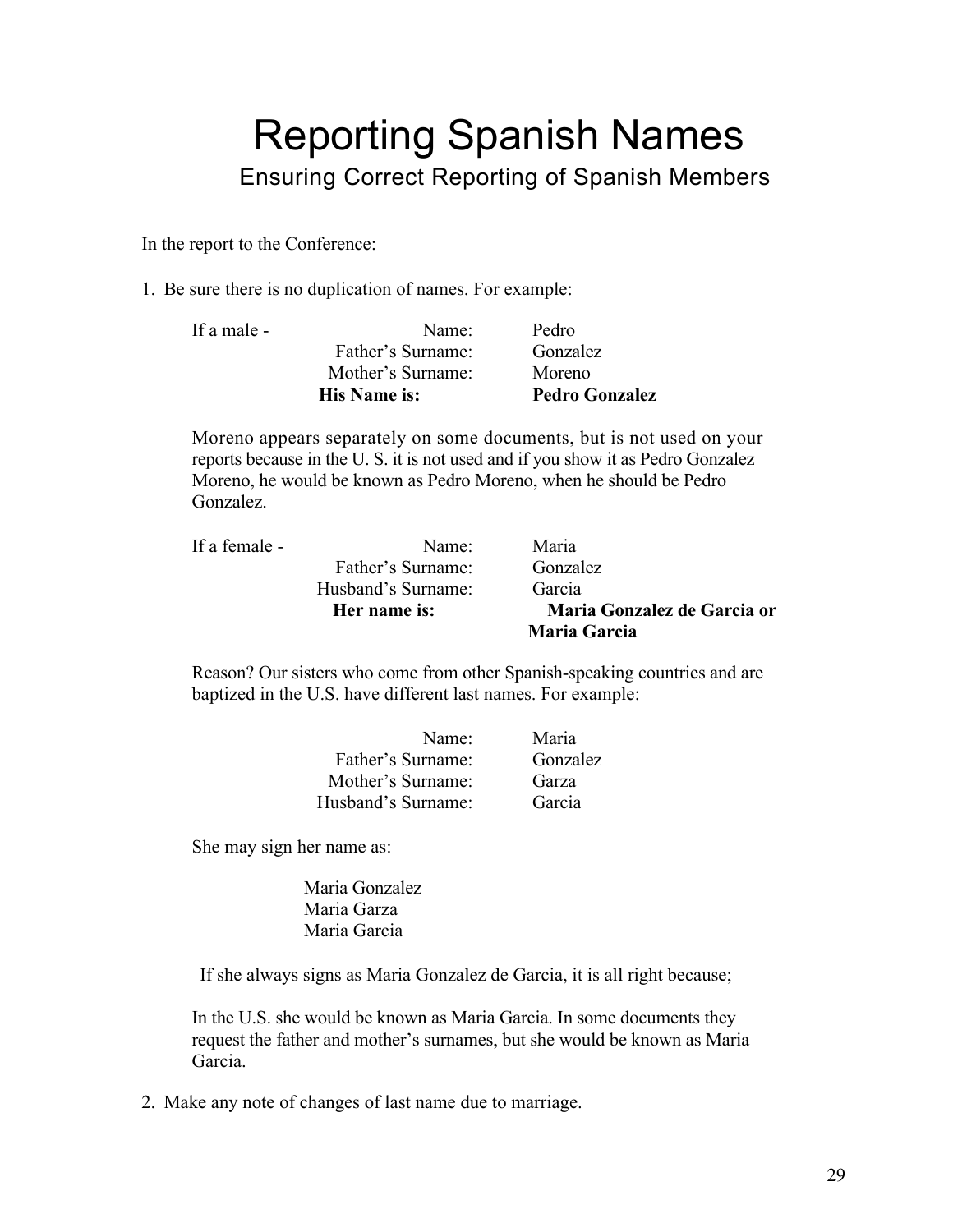#### 3. In notifying the Conference:

- Since there are many similar or identical Spanish names, please use complete names with date of birth and gender.
- Please be sure addresses are complete, including zip codes.
- Please be sure you have phone numbers with area codes.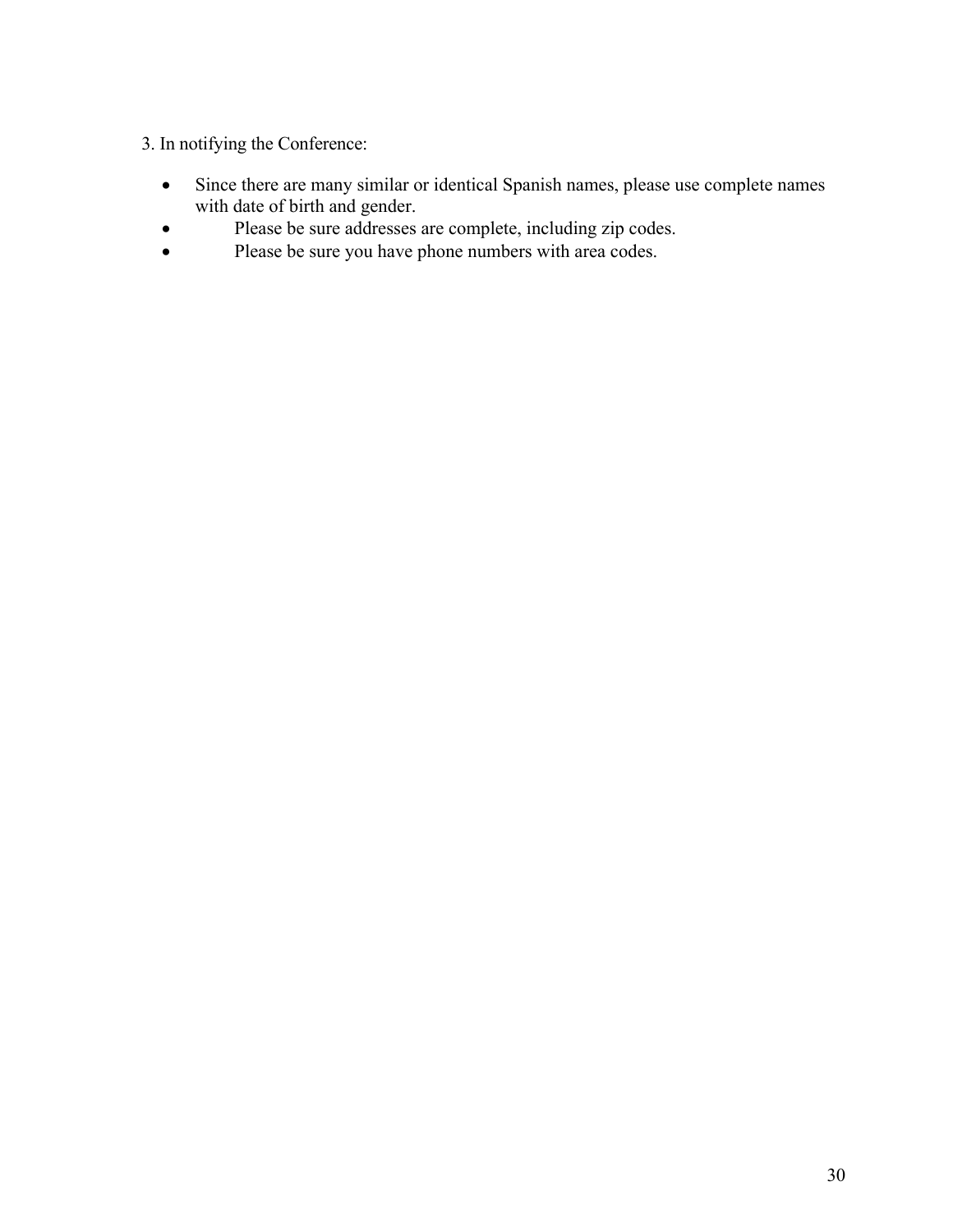### **Communication** Reports to the Conference

**Is regular reporting important? YES!!!** Experience shows that clerks who faithfully send in accurate and complete reports as events or changes occur have fewer problems in maintaining their membership files. DO NOT allow your membership to lag behind. Know at all times how many members you have and who they are.

Now that the conference is using eAdventist, you know that you can report your changes anytime. You do not have to wait to do it on a monthly basis. If you are on eAdventist, when you enter in baptisms, professions of faith, deaths, changes of address, etc. you are in effect doing your report. But if you are NOT on eAdventist, you MUST send in a FUR form with the updated information. Regularly means at least once a month, more often if you wish, if you have any changes to report. Even if you are not using eAdventist to keep track of your membership, please remember; *THE CONFERENCE IS KEEPING TRACK FOR YOU ON eADVENTIST!* Therefore, it is vitally important for you to report regularly to the Conference.

#### **Every item of information requested on the forms should be supplied; NO**

**EXCEPTIONS!** Special attention should be given to the transfer of members, and members received and dropped for various reasons as indicated on the FUR form. The Conference Membership Secretary reports monthly to the Union Office and the Union Membership Secretary must report to the Division Office who report to the General Conference. Omissions or delay of the report on your part, seriously affects the work all along the way, especially when we get near the end of the year. Faithful attention to the details of the clerk's work greatly assists in keeping accurate records of our worldwide work.

We prefer that you report each event as it happens. You may send transfer information, deceased, missing, address changes, phone changes, add birthdates, etc. all on a FUR form. If you do not have a FUR form for that family, just use a blank one and write in all the information, and send it to the Conference Membership Secretary. (This is ideal because waiting until the end of the month can cause you to forget to report an event.)

E-Mail reports are perfectly acceptable as are faxed ones, although sometime the small print is difficult to read on faxes.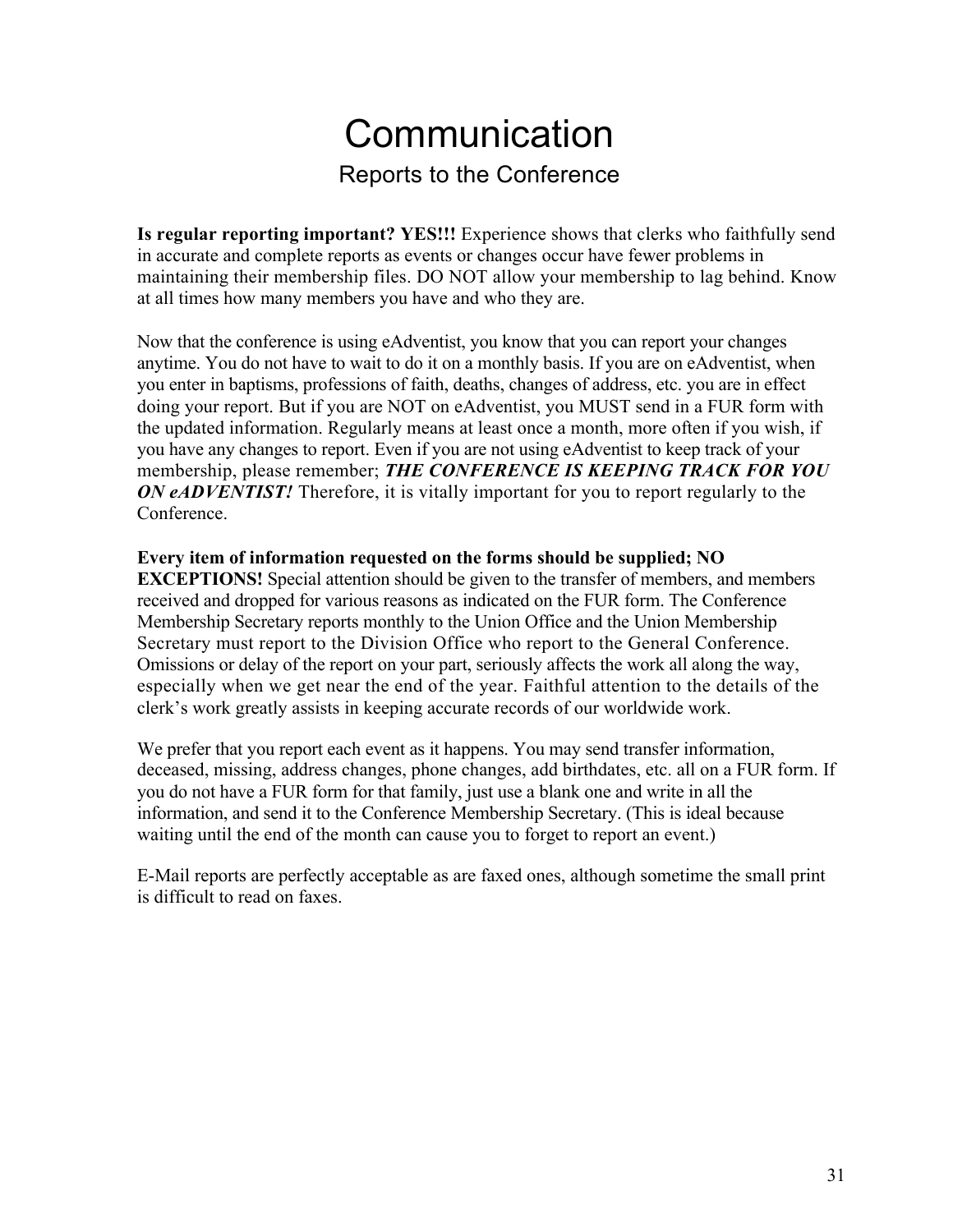#### **QUARTERLY STATISTICAL REPORT**

Detailed instructions and sequence for completing the forms are found in the Appendix D and E., as well as on each individual form.

- 1. The Local Church Statistical Report should be filled out and mailed to the conference office on or before the  $10<sup>th</sup>$  day following the last Sabbath of each quarter. If the report is received after the  $10<sup>th</sup>$  day, it will not be included in the report to the Union and the North American Division.
- 2. Provide all required information, including the name of the church, member's name, address with apartment numbers (if applicable) and postal codes, telephone numbers, complete date of birth, how added or dropped, with the date of the action, as well as the name of the officiating Pastor (for a baptism).
- 3. Note all changes of address on the Membership Update form (A-500) and send with the Statistical Report.
- 4. Note if there are any name changes due to marriage, divorce, or legal changes on the Membership Update form and send with the Statistical Report.
- 5. Remember that Forms A-200 and A-400 (See Appendix H) are to be distributed and completed only once each quarter, preferably on the second Sabbath. The Church Attendance form (A-400) should be completed by the deacon in charge at the beginning of the sermon to get the most accurate reading. The information from all three of the above forms feed into the Local Church Statistical Report (A-700) See Appendix E for Sequence.
- 6. Concerning the Quarterly Statistical Report (Form A-700), please note the following:
	- a. Membership at the beginning of the quarter must be the same as the membership reported at the close of the previous quarter.
	- b. Membership at the close of the quarter should equal the beginning membership plus the members added (by baptism, profession of faith, and letter transfer), minus the members dropped (by death, apostasy, letter transfer, and missing).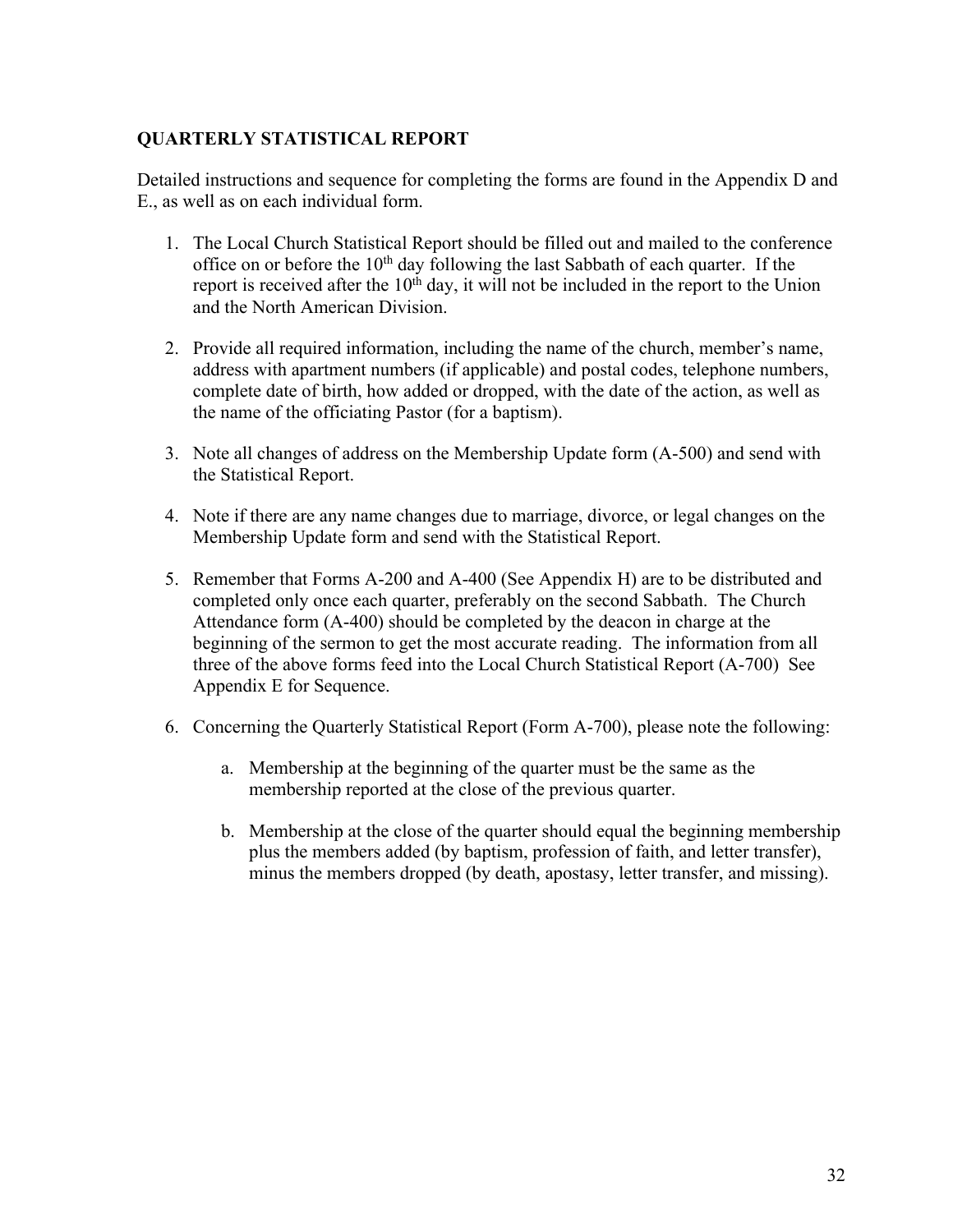### The Church Record Book

The Church Record Book contains a place for recording church membership, giving the columns necessary to show how and when members were received or dismissed. This record must be kept chronologically, and supporting data for each entry should also be recorded in the section where the minutes are kept. The church membership record must be accurately and currently maintained in order to show the official standing of the membership.

In addition to the regular minutes that are kept for board and business meetings, (these may be in the church record or simply in a file), it is well also to maintain an occasional entry for unusual happenings in the church. For example, a dedication, an important visit of the General Conference President or a story of special significance to the church. These entries become of historic value to the church in just a few short years. One church clerk has in her records a faithful registry of the pastors who have served the church and their years of service. These notations can all be kept in the Church Record Book furnished through the ABC.

#### MAINTAIN PERMANENT CHURCH RECORD BOOK

- 1. Enter the name of each person added to the church in the *Church Record Book,*  indicating date of baptism, transfer or profession of faith.
- 2. When a member transfers to another church, record date of congregational vote after the second reading. Record date of acknowledgement that member was accepted into receiving church. Indicate church to which the person transferred.
- *3.* Record the date of a member's death in the *Church Record Book.*
- 4. When a member is dropped by the congregation at an official church business meeting, record the date that the action was taken beside the person's name.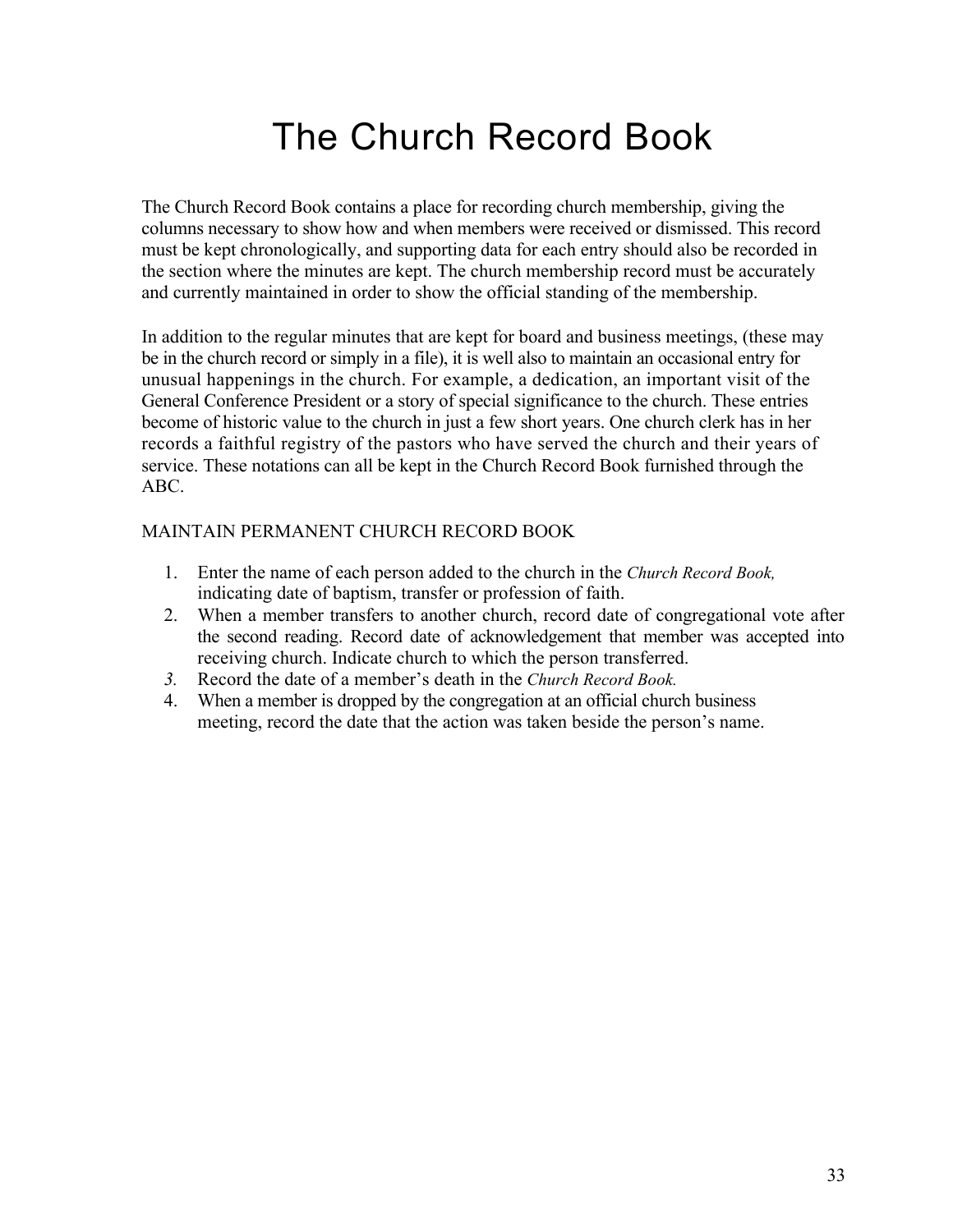# What is the Conference Church?

The purpose of the Conference Church is for individuals that live far away from an established church facility or are unable to travel to a church building. In other words, the New Jersey Conference Church is only a database to keep track of these individuals and to keep them informed via mailings of the goings-on within the church.

You may not transfer a member to the conference church just because he or she does not know where they will be going or what they want to do with their membership. Their member status resides with your church until they make a decision to transfer to a specific church or otherwise change their status.

Some people request transfer to the Conference Church because they are having difficulties with the pastor, officers or other members of the church. This situation requires the utmost in tact when being addressed. If the member requesting transfer has a problem with understanding the purpose of the Conference Church, let them know you will submit the request to the Conference for consideration and the Conference will handle the situation from that point.

So, who can transfer?

• Persons or families living in isolated parts of the conference with no possibility of being ministered to by a local congregation who would otherwise be without church privileges.

To transfer a person:

- 1. Submit a written request on a FUR form, with a reason for transfer. Send all information to the Conference Membership Secretary.
- 2. The Executive Committee has empowered the Conference Officers to handle membership transfers. They will vote on whether or not to accept the transfer at their next meeting.
- 3. If accepted, you will handle the transfer out of your church like any other transfer.
- 4. If rejected, a letter will be sent to the member from the Conference explaining the reason for rejection and a copy will be sent to the pastor.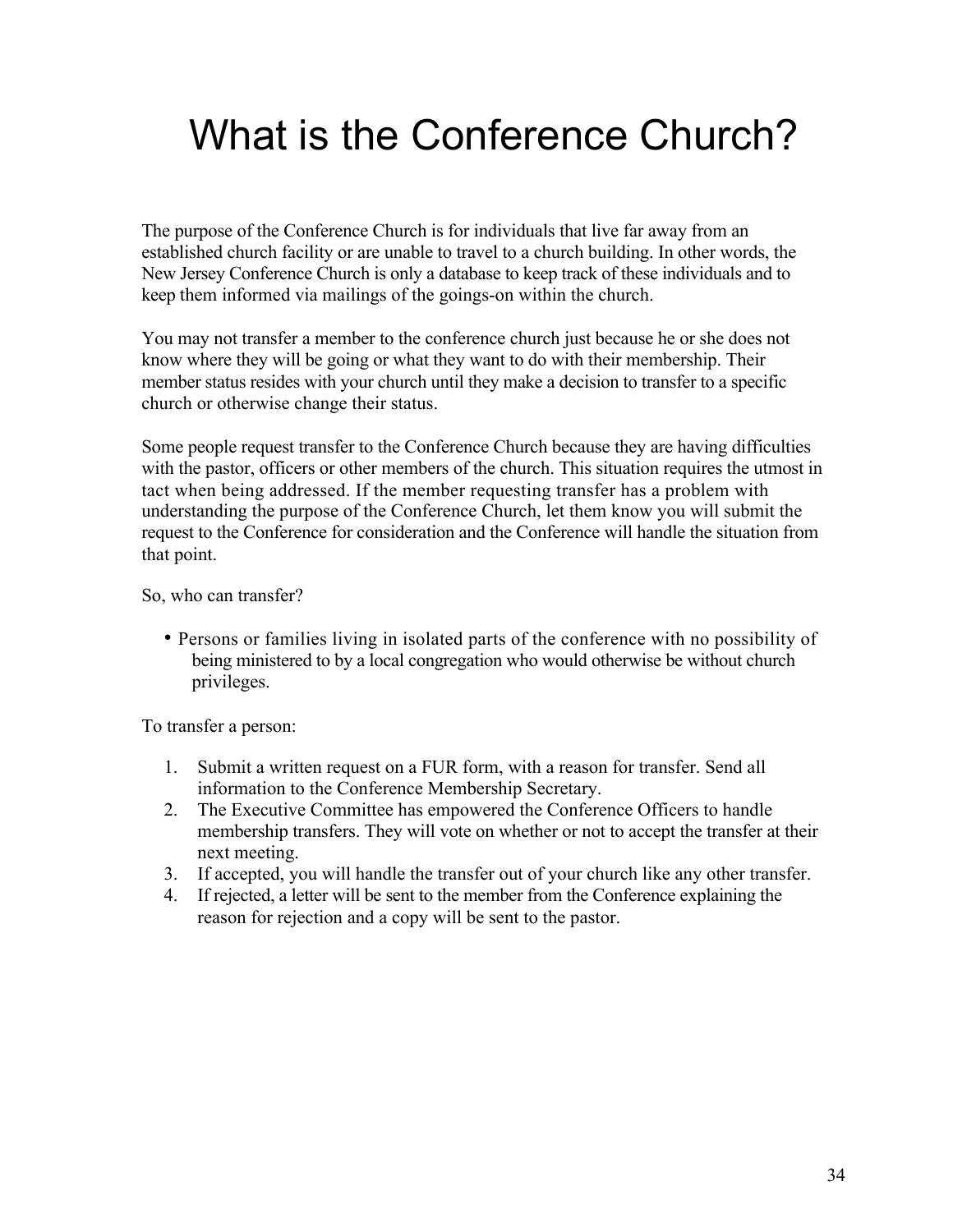# Retention of Materials

With the change to eAdventist system the question arises;

#### **"Do I have to send in paperwork to the Conference office anymore?"**

The answer is: **YES.**

Not only should a computerized copy via eAdventist be maintained, but all the paperwork that you completed prior to inputting that information into the computer should also be continued. In addition, the pastor and the Conference should receive copies for their records as well. On a regular basis, church records are audited and it is imperative that the church and Conference records match exactly.

Following is this schedule that must be maintained for auditing purposes:

- 1. Church Record Book This is a permanent file never to be destroyed.
- 2. Church Board Meeting and Church Business Meeting Minutes. These are permanent files.
- 3. Membership transfer forms, (green cards, FURs) 3 months (until information has been recorded in the Church Record Book and has been entered in eAdventist by local church clerk or Conference Membership Clerk and new updated FUR form has been received as well as the acknowledgement of transfer form.

#### SUGGESTED FILES TO BE MAINTAINED

- 1. Church Board Minutes
- 2. Church Business Meeting Minutes
- 3. List of Church Officers
- 4. Correspondence (In and Out)
- 5. Church Bulletins
- 6. Current Membership FUR Forms in alphabetical order
- 7. Transfers of Membership FUR Forms
- 8. Missing Members FUR Forms
- 9. Apostatized Members FUR Forms

#### SUGGESTION FOR KEEPING MEMBERSHIP INFORMATION UP TO DATE

Hand out a form (you could use a blank FUR form or a copy of their current FUR form) and ask the members to complete all the information or make any changes and turn in at the end of the church service. Or you could create your own form including the information that is listed on the FUR form. Work to get dates of birth, school information for children, marriage dates, names of all those living in the family, whether members or not. DO THIS AT LEAST ONCE A YEAR.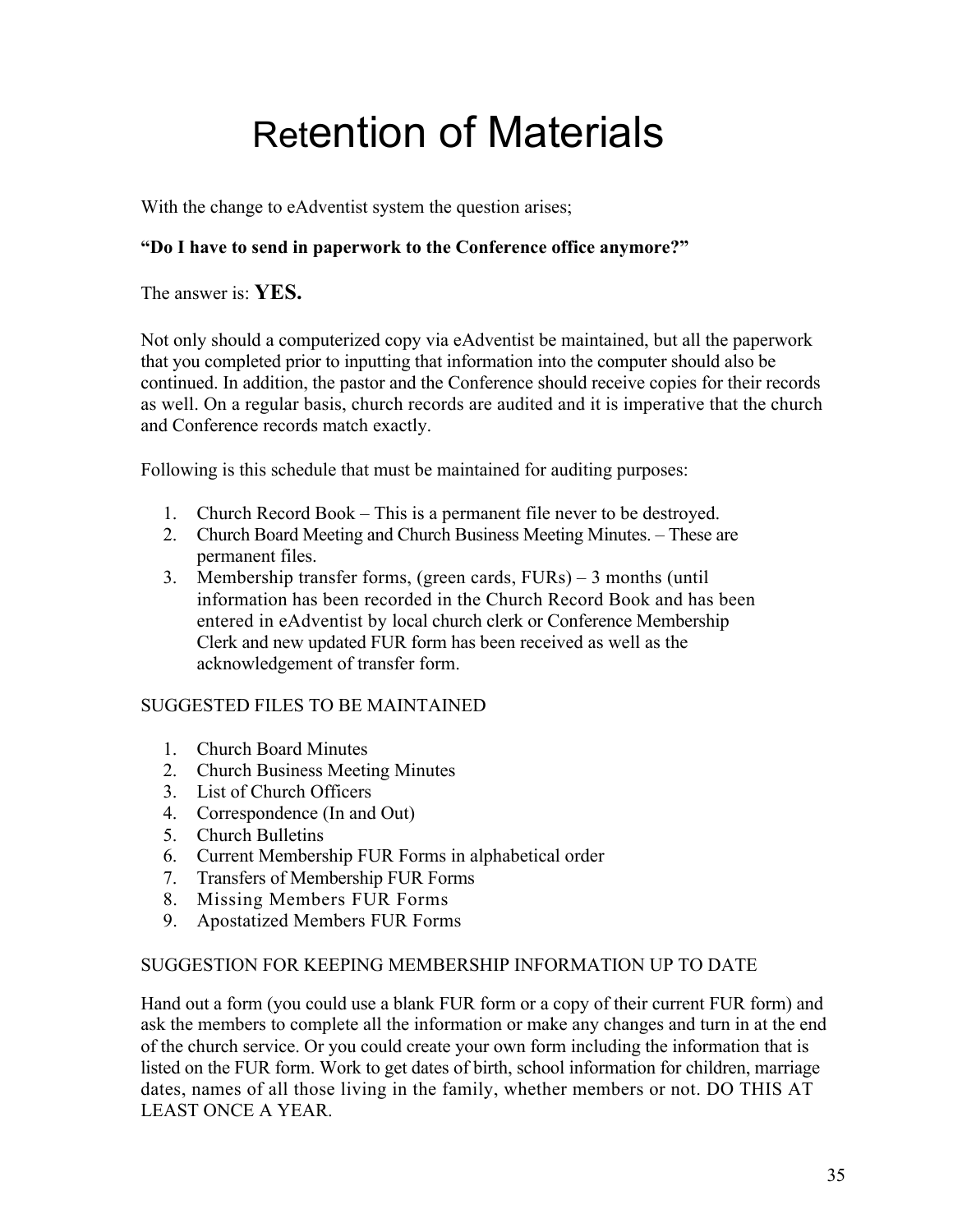#### **SUPPLIES**

The following supplies for church clerks are available as follows:

- 1. Church Record Book ABC Store in Trenton, New Jersey 609-392-8010.
- 2. Family Unit Record forms Conference Membership Clerk
- 3. Request to Transfer Contact Conference Membership Clerk by phone or email
- 4. Request to Recommend Printed off and sent by Conference Membership Clerk
- 5. Request to Acknowledge Printed off and sent by Conference Membership Clerk
- 6. Acknowledgement of Completed Transfer Printed out and sent by Conference Membership Clerk
- 7. Conference Printout of Local Members sent out upon request of church clerk
- 8. Certificate of Baptism in English or Spanish Conference office
- 9. Certificate of Profession of Faith in English or Spanish Conference office

#### ITEMS USEFUL TO THE CHURCH CLERK

- 1. SDA Directory of Churches This is a book listing all churches in the North American Division. It is available through the ABC in Trenton, NJ. This information is also available on PlusLine.org.
- 2. SDA Church Manual Also available through the ABC in Trenton, New Jersey.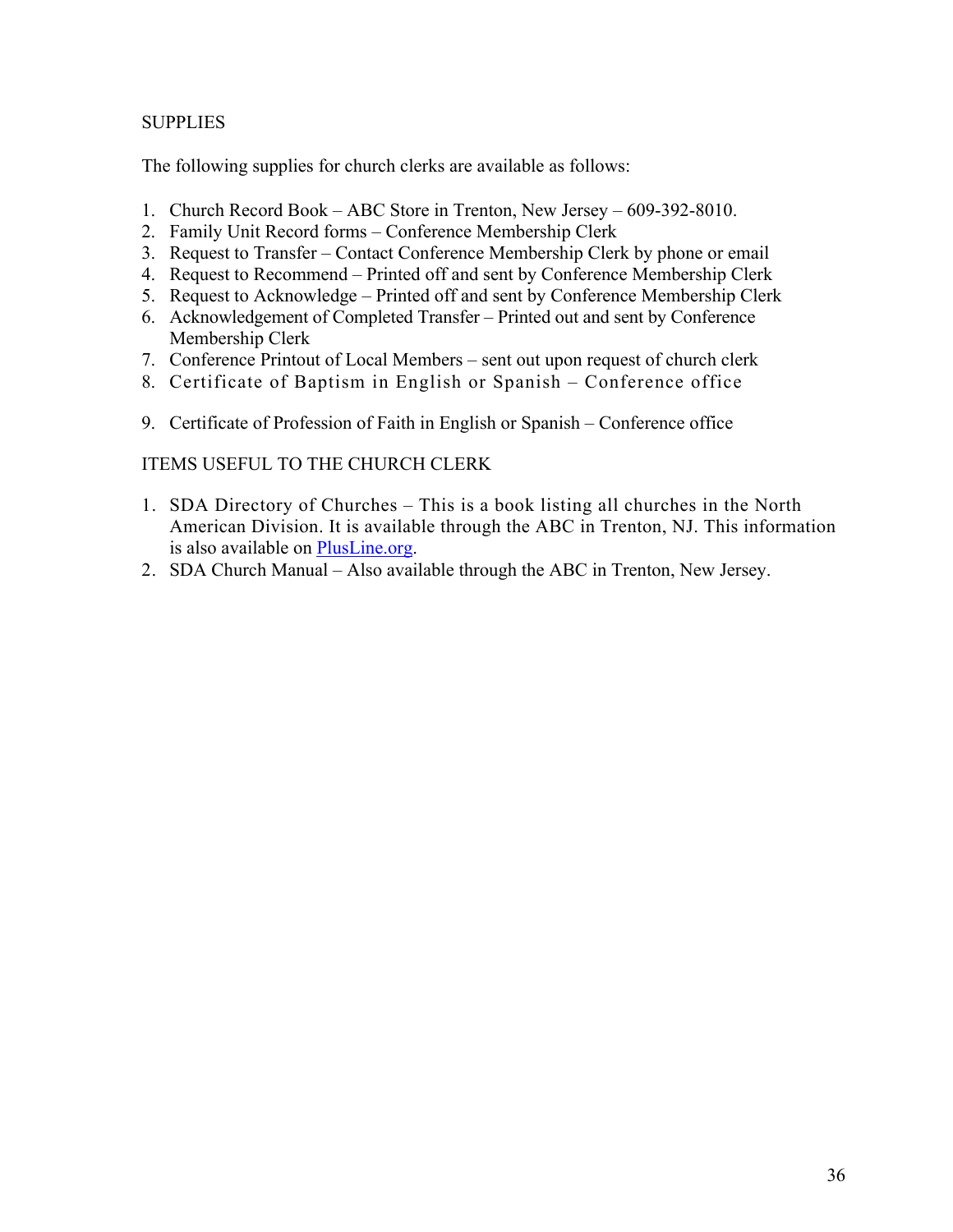### APPENDIX

#### Sample Letter to Missing Members

Dear :

For several weeks now your church family has noticed an empty space where you normally sit (in choir, Sabbath School class, Pathfinder club, etc.) Part of the joy of worship is to experience the presence of God with those you love.

We miss you greatly and pray that we may worship together with you this coming Sabbath.

If you are experiencing some problems, or if you want us to pray for you, please do not hesitate to pick up the phone to make a simple phone call or write me a brief note. We are here to help you spiritually and you are constantly in our prayers.

Sincerely,

Pastor

Sample Letter for SAT Test

High School Street Address City, State, Zip Code

To Whom It May Concern:

This is to verify that is a member in regular standing in the Seventhday Adventist Church.

He/She observes the biblical Sabbath from Friday at sunset to Saturday at Sunset for worship, and as a result, does not participate in secular activities during these sacred hours.

We respectfully request that he/she be allowed to take the SAT test that is scheduled for a Saturday on another day of the week.

Sincerely,

Pastor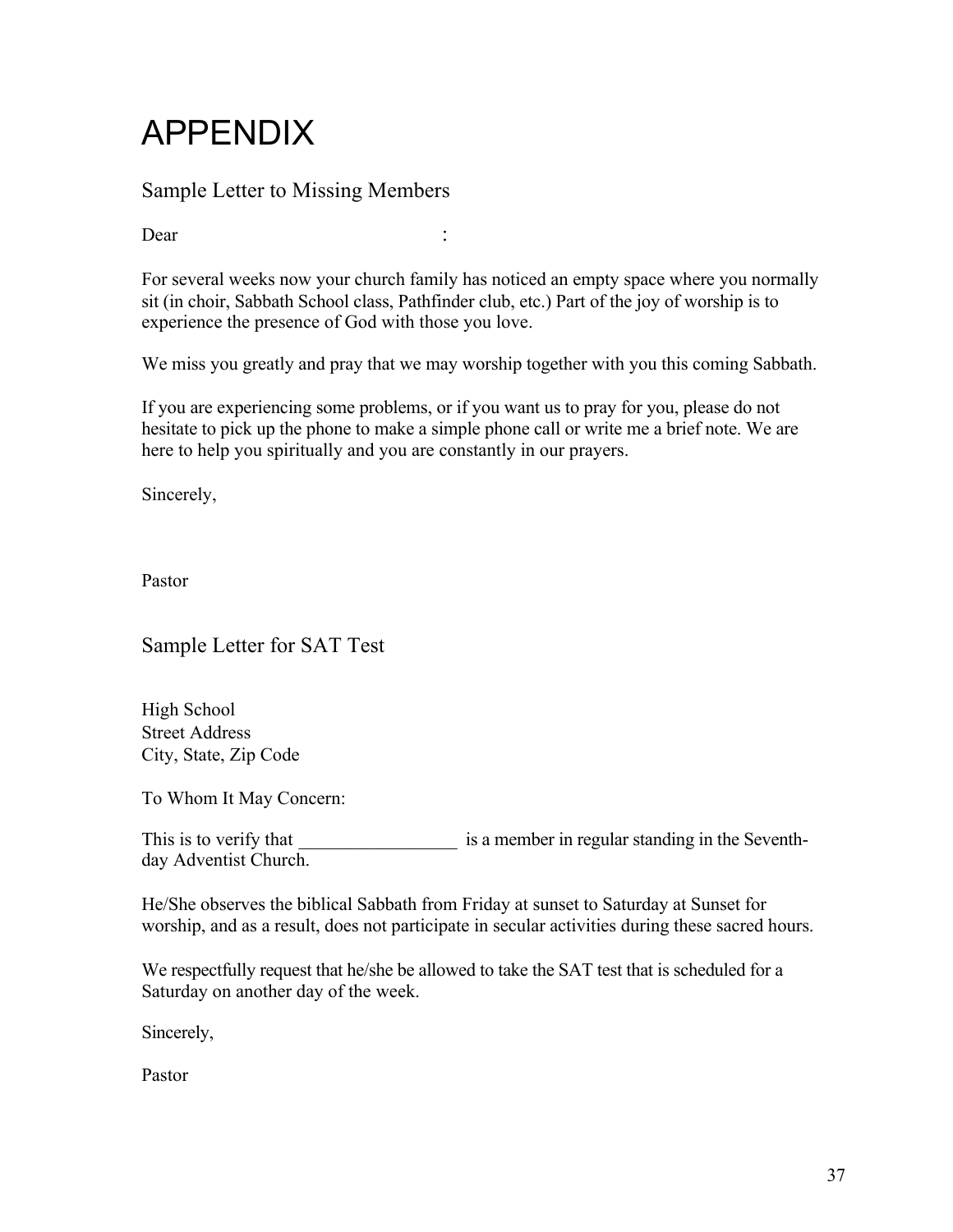#### Sample Letter to Newly Baptized Members

Dear :

We share the joy and thanksgiving to God for your baptism and entry into our church family on last Sabbath. Your presence will certainly do much to assist us in fulfilling the gospel commission to carry the gospel to the entire world.

We at The Church are determined to see Jesus in peace and to do so with every member of our church family present on that great day.

Please note the following services and times which are designed for our spiritual growth:

| Prayer meeting:                  | Wednesday, 7:30 p.m. |
|----------------------------------|----------------------|
| Sabbath School:                  | Saturday, 9:30 a.m.  |
| Pastor's Bible Study Class:      | Saturday, 10:00 a.m. |
| <b>Choir Rehearsals:</b>         |                      |
| Children:                        |                      |
| Youth:                           |                      |
| Adult:                           |                      |
| <b>Friday Vespers:</b>           | Friday, 7:30 p.m.    |
| <b>Adventist Youth Meetings:</b> | Saturday, 4:00 p.m.  |

(If you have children, we have special classes for them every Sabbath morning beginning at 10:00 a.m.)

For your convenience we have listed below some important phone numbers you may want to keep handy:

| Pastor:             |  |  |
|---------------------|--|--|
| $1st$ Elder:        |  |  |
| Deacon:             |  |  |
| Treasurer:          |  |  |
| Member nearest you: |  |  |
| Spiritual Guide:    |  |  |

We welcome you with love into our church family and pray God's blessings upon you and your family as we walk together in the footsteps of our Master. We have the blessed hope that Jesus is coming soon. Let us, through the grace of Christ, strive for that goal.

Sincerely,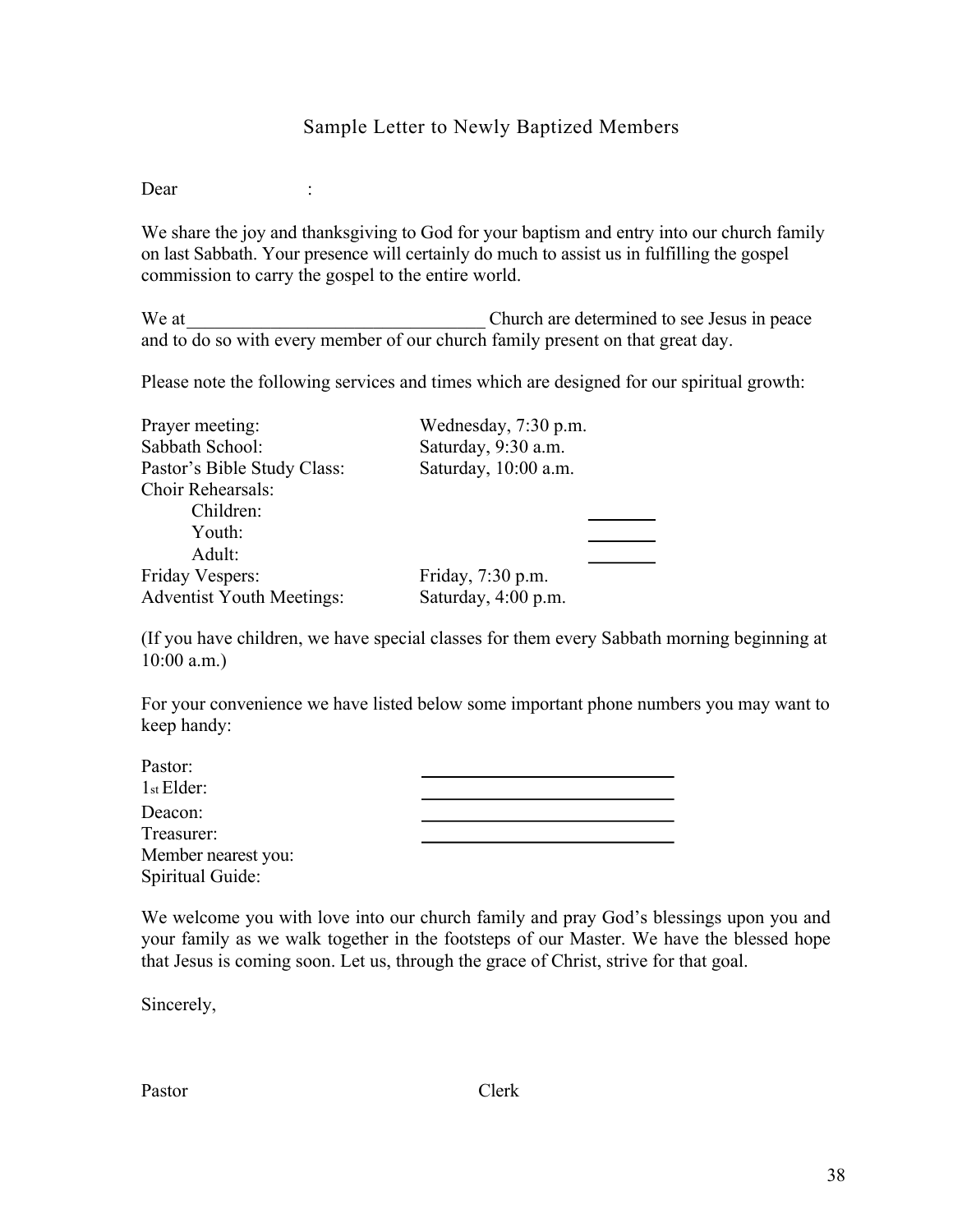#### Sample Letter for Sabbath (Work #1)

To Whom It May Concern:

\_\_\_\_\_\_\_\_\_\_\_\_\_\_\_\_\_\_\_\_\_\_ , an employee of your company, is a member of the Seventhday Adventist Church and observes the seventh day of the week as Sabbath according to the Scriptures, from sunset Friday until sunset Saturday each week, (see Exodus 20:8-11; Leviticus 23:32; and Mark 1:32)

We would appreciate you allowing Mr. /Ms. /Mrs.  $\blacksquare$  to have Sabbaths off work in harmony with his/her religious convictions. He/She does not request to have Sabbaths off in order to have an extra day at home to catch up on odd jobs or to engage in recreation or amusements. Secular activities – shopping, sports, employment and entertainment – are laid aside. The Sabbath is sacred to him/her, and he/she devotes these hours to God.

It would be a violation of Mr. /Ms. /Mrs. **Example 20** is deeply-held religious convictions to work on the Sabbath. We therefore respectfully request that you make an accommodation for his/her religious beliefs, observances and practices in harmony with Title VII of the Civil Rights Act and the guidelines of the Equal Employment Opportunity Commission.

Mr. /Ms. /Mrs. \_\_\_\_\_\_\_\_\_\_\_\_\_\_\_\_\_\_\_\_\_\_\_\_\_\_\_\_ is willing to swap shifts with another employee who might have a different religious practice, or he/she will work Saturday nights after sundown, Sundays, or whatever other solution you might suggest. I would be happy to assist you in finding a solution if you wish.

Sincerely,

Pastor (or Director of Public Affairs and Religious Liberty)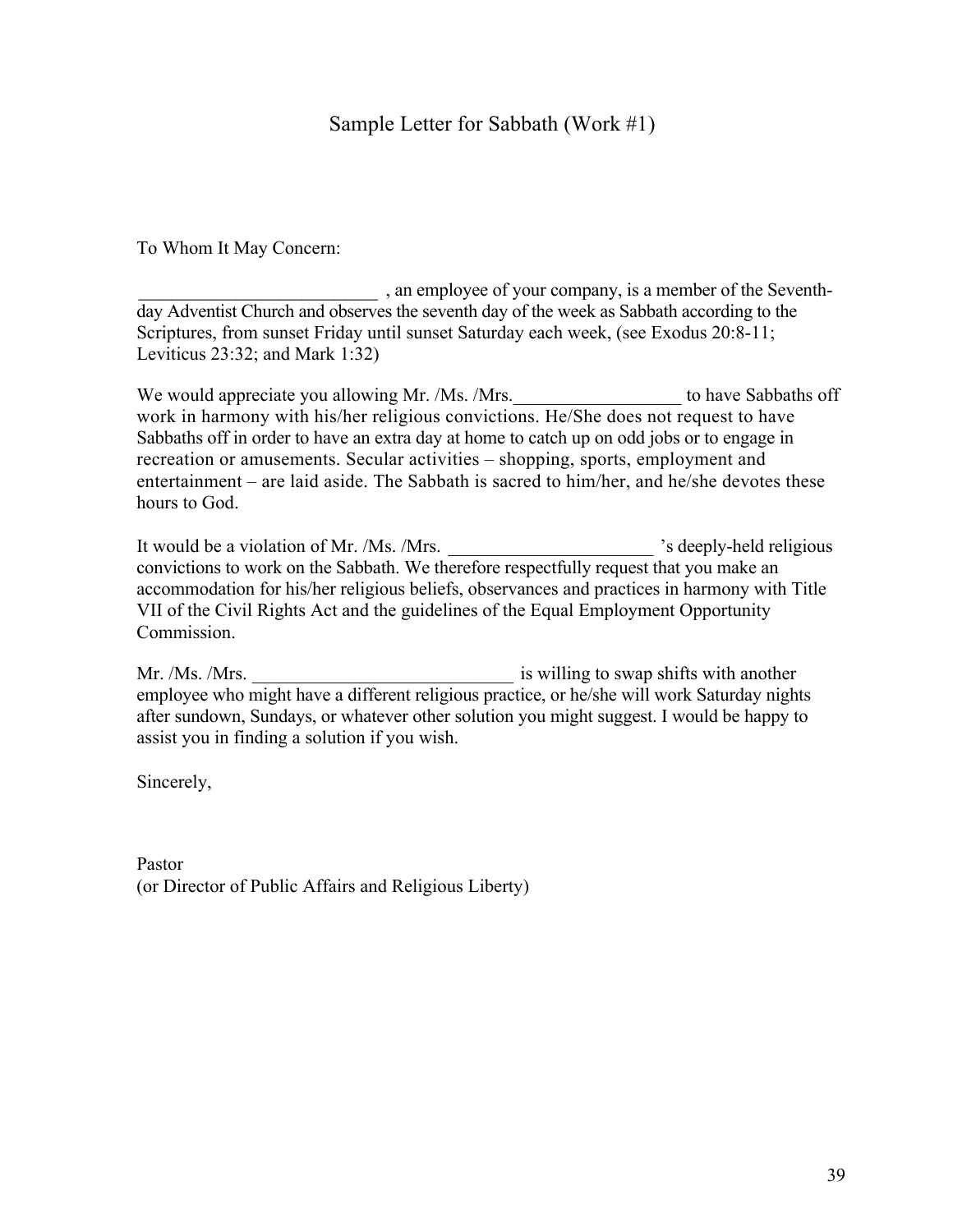Sample Letter for Sabbath (Work #2)

Date

Flatstone Flat Tire Company 666 Wheels Circle Wagon Wheel, NM 87666

Dear Mr. Flatstone:

This is to certify that  $\qquad \qquad$  is a member in good standing with the Seventh-day Adventist Church in (city/state).

As a Seventh-day Adventist, he/she observes the seventh-day of the week as our Sabbath day of worship from Friday at Sunset to Saturday at sunset. We do not request that he/she have the Sabbath off in order to have an extra day at home to catch up on odd jobs or to engage in recreation, amusements, or secular activities such as shopping, sports, employment or entertainment. The Sabbath is sacred to us and we devote these 24 hours to God. It would be a violation of our deeply-held religious convictions to work on the Sabbath.

I, as his/her minister, respectfully request that you make accommodations for his/her religious beliefs, observances and practices in harmony with Title VII of the Civil Rights Act and the guidelines of the Equal Employment Opportunity Commission.

Thank you for addressing this matter as soon as possible.

Sincerely,

J.C. Saveyer Pastor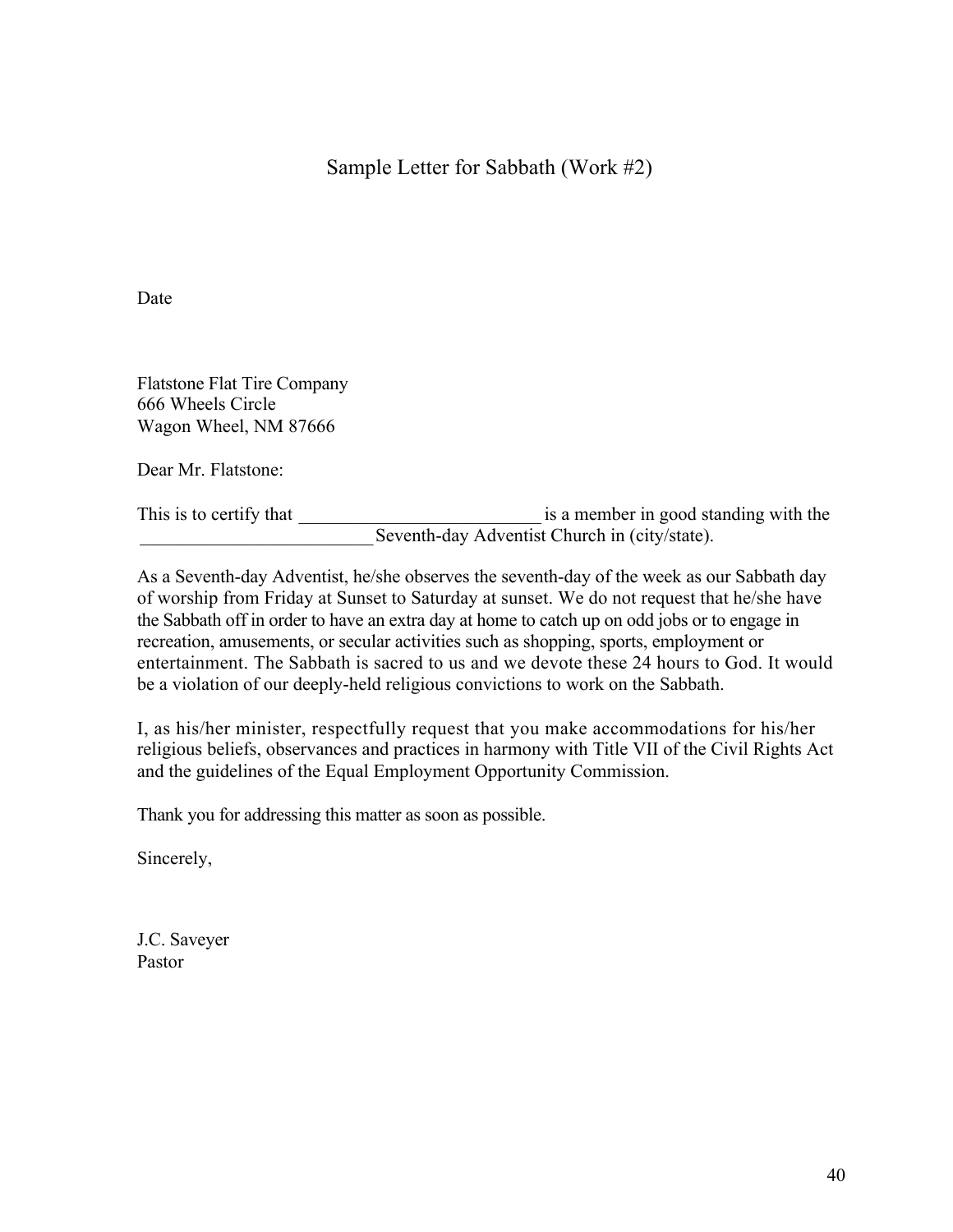#### Sample Letter for Sabbath (Work #3) (from the person requesting)

Date

Company Name Address City, State, Zip Code

To Whom It May Concern: (or a specific person if known)

Recently I became a member of the Seventh-day Adventist Church and have begun to observe the seventh day as the Sabbath as taught by the Seventh-day Adventist Church in harmony with the Old and New Testament teachings in the Bible.

I do not request to have the Sabbath off in order to have an extra day at home to catch up on odd jobs or to engage in recreation or amusements. Secular activities – shopping, sports, employment or entertainment – are laid aside. The Sabbath is sacred to me and my family, and I devote these hours to God.

It would be a violation of my deeply-held religious convictions to work on the Sabbath, which begins at sunset Friday and ends at sunset Saturday. I therefore, respectfully request that you make an accommodation for my religious beliefs, observance and practice in harmony with Title VII of the Civil Rights Act and guidelines of the Equal Employment Opportunity Commission.

I would cooperate in helping to work out an accommodation and have the following suggestions:

- 1. Change to a shift or department that does not operate on Friday night or Saturday.
- 2. Swap shifts with another employee.
- 3. Work on Sundays or holidays in place of Saturday.
- 4. Work a flexible schedule so that I can leave the job on Friday afternoon or an hour before sunset.
- 5. Make a temporary accommodation while a permanent one is being arranged. (This could entail a temporary assignment to another job or use of a portion of my annual leave.)
- 6. Examine some other plan that you might suggest as a solution.

I will be glad to discuss this further with you in person at your earliest convenience.

Sincerely yours,

Church Member Name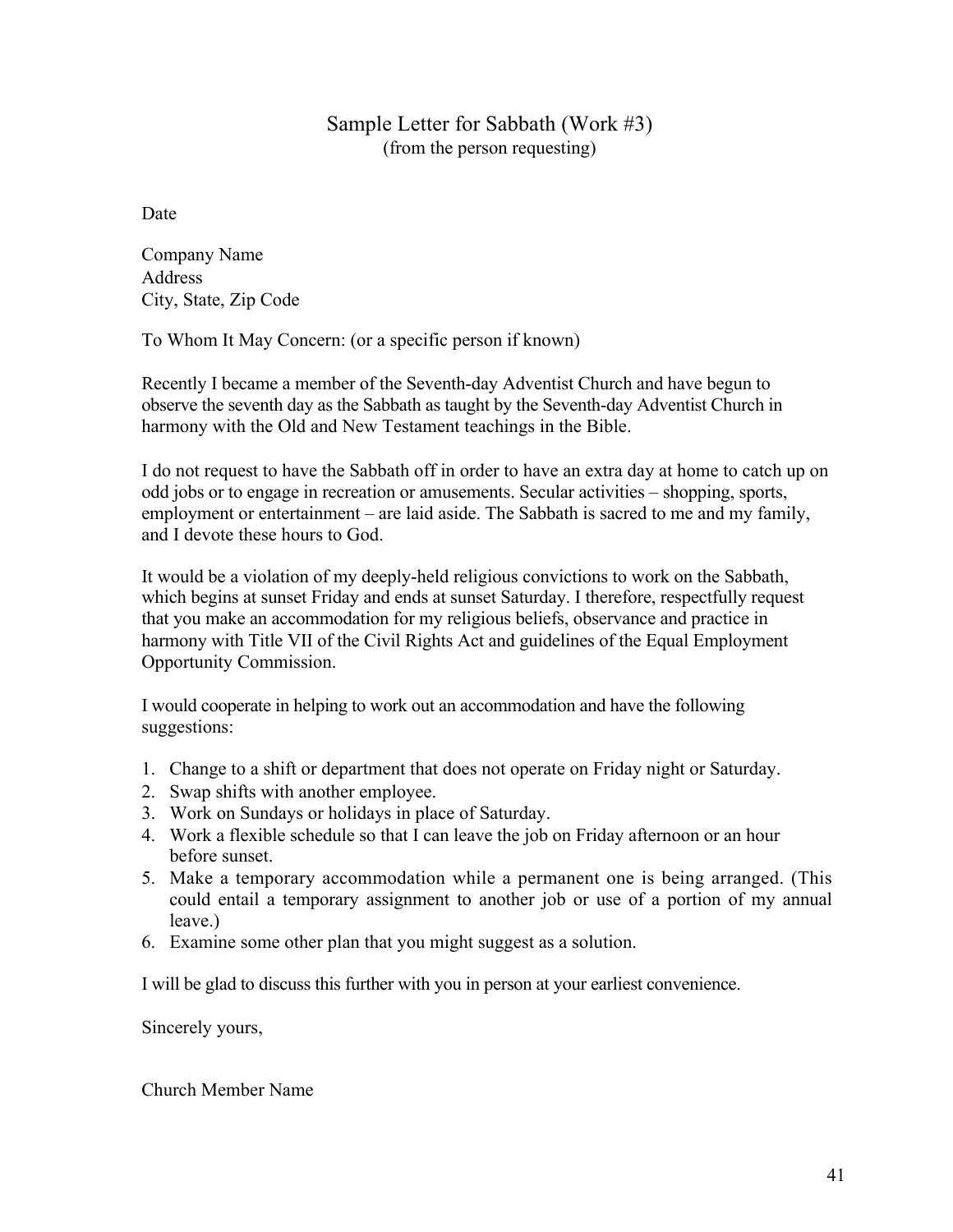#### Sample Letter of Recommendation

#### New Mexico University

Subject: Letter of Recommendation for

To Whom It May Concern:

I have had the pleasure of knowing \_\_\_\_\_\_\_\_\_\_\_\_\_\_\_\_\_\_\_\_\_\_\_ for approximately \_\_\_\_\_\_\_ years. As Pastor of the church I have been very impressed with . Not only is a kind and sincere person, but also a dedicated church member.

I highly recommend \_\_\_\_\_\_\_\_\_\_\_\_ for \_\_\_\_\_\_\_\_\_\_\_\_\_\_\_\_\_ with your institution because he/she is a bright and dedicated individual with extensive capabilities and the will to follow what the Lord asks of him/her.  $\blacksquare$  's motivation extends beyond his/her willingness to sacrifice for an education, and to the greater purpose of receiving an education for a higher calling.

If you have any questions, please feel free to call me.

Sincerely,

Pastor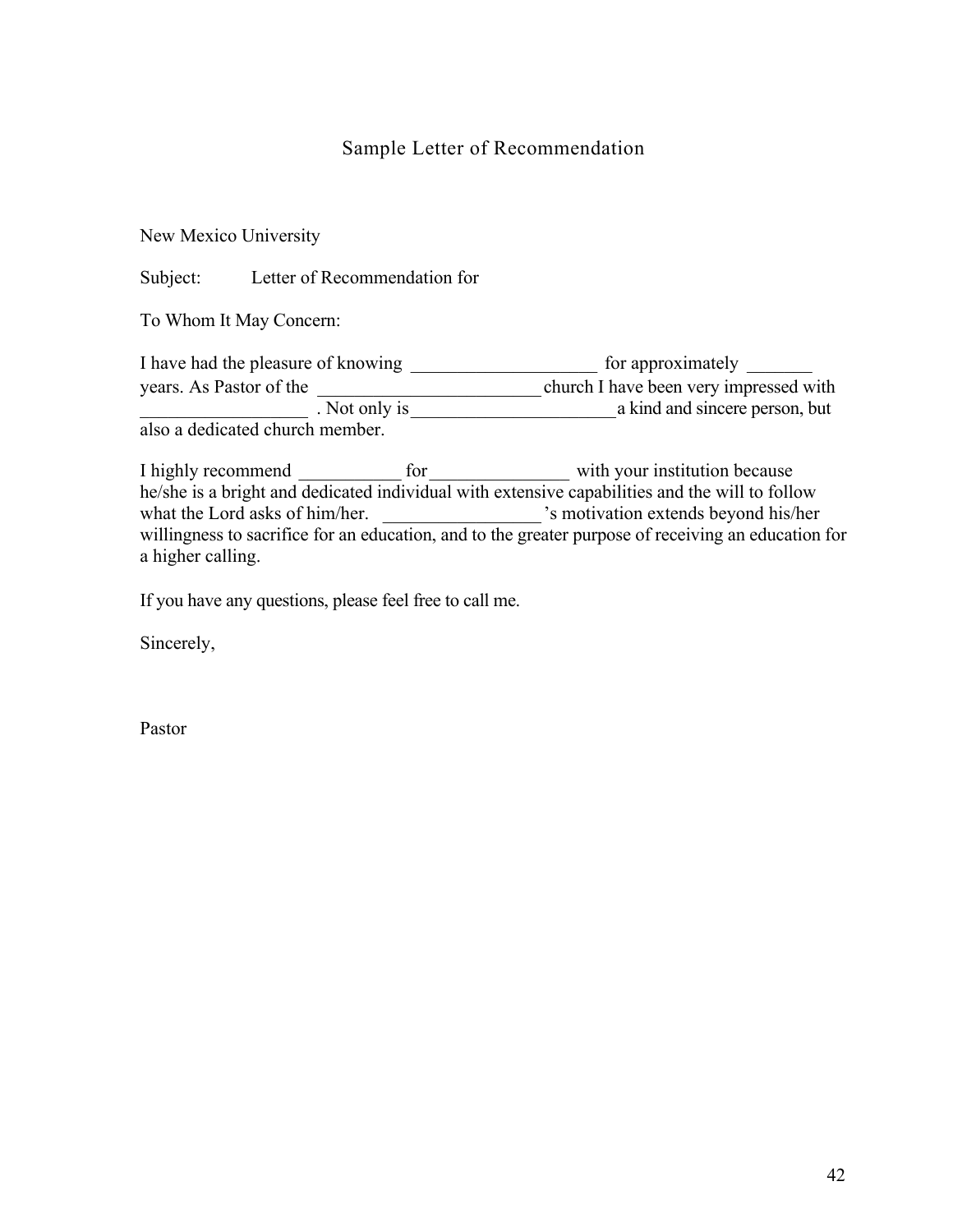#### **Sample Seventh-day Adventist Church**

**Minutes** of a Meeting of the Church Board Any town, Date, Time

| <b>MEMBERS</b><br>PRESENT: | John Brown (Chairman), Mary Jane (Clerk/Statistical Secretary), Martha<br>Berry, Laurie Dunham, Hugh France, Clarence Graham, Keith Henny, Muriel<br>Hilamb, Leon Ingham, Dan Jack, etc. |
|----------------------------|------------------------------------------------------------------------------------------------------------------------------------------------------------------------------------------|
| <b>ABSENT:</b>             | Edward Dunham, Brian Gerholm, Ben Lilao, etc.                                                                                                                                            |
| <b>INVITEE:</b>            | George Ur                                                                                                                                                                                |
| Voted:<br>$32 - 2006$      | <b>Approval of Agenda</b><br>To approve the agenda as presented (or with the additions as suggested).                                                                                    |
| Voted:<br>$33 - 2006$      | <b>Approval of Minutes</b><br>To approve the minutes of date (month, day, year).                                                                                                         |
| Voted:<br>$34 - 2006$      | <b>Treasurer's Financial Report</b><br>To receive the treasurer's report for date (Month year).                                                                                          |
| Voted:<br>$35 - 2006$      | <b>Installation of Windows in Youth Room</b><br>To approve \$5,000 from the building fund account to be used for the<br>installation of new windows in the youth Sabbath school room.    |
| Voted:<br>$36 - 2006$      | <b>Transfer of Membership (Outgoing)</b><br>To recommend to the Sample church the transfer of membership for Shelley<br>and Paul Robles to the Shreveport SDA Church, Shreveport, LA.    |
| Voted:<br>$37 - 2006$      | <b>Purchase of Overhead Projector</b><br>To authorize the purchase of an overhead projector for the church for not<br>more than \$450.00.                                                |
| Voted:<br>$38 - 2006$      | <b>Adjournment</b>                                                                                                                                                                       |

Pastor John Brown, Mary Jane,

Chairperson Church Clerk/Statistical Secretary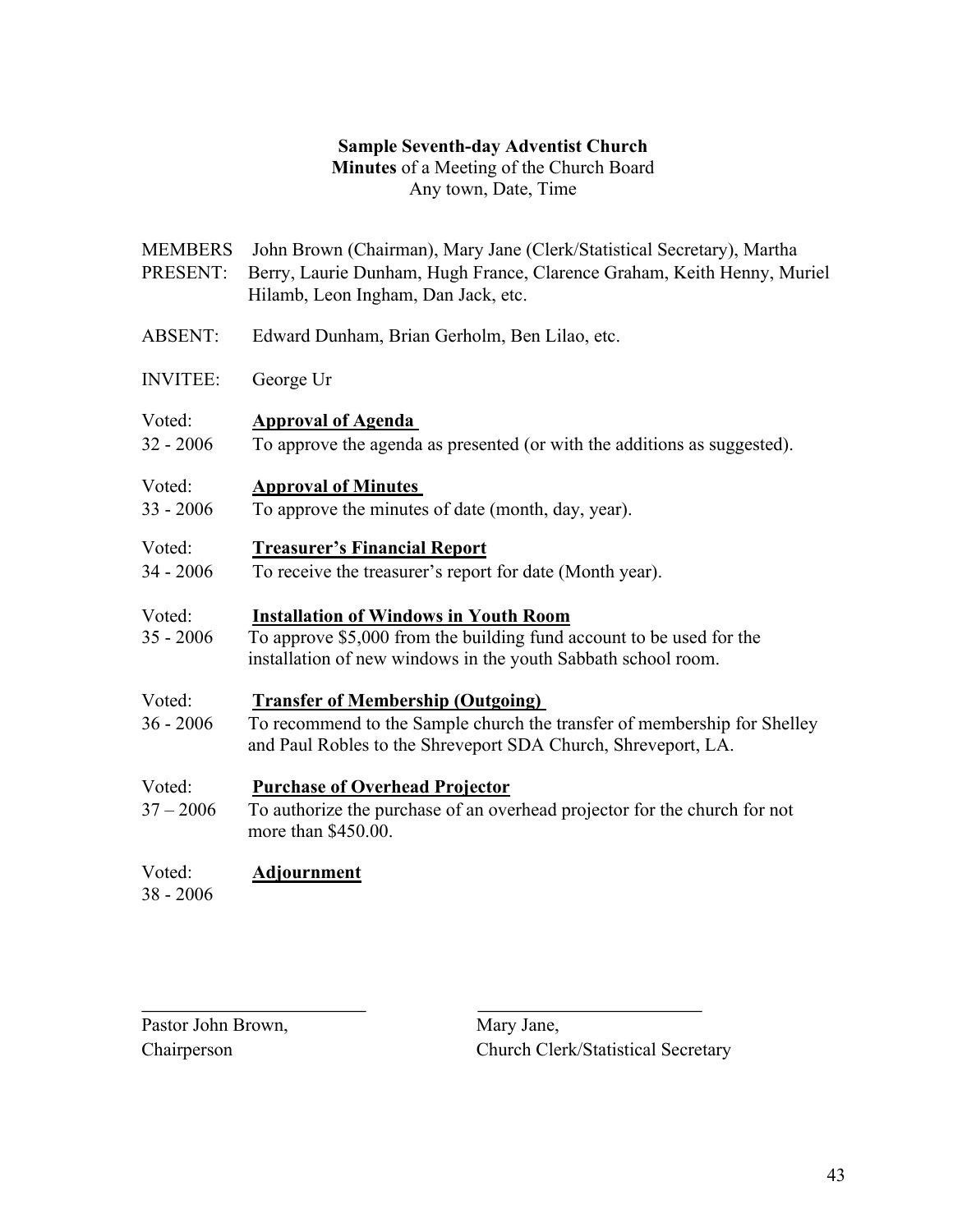#### **OBITUARY INFORMATION**

**The VISITOR requests that this form be filled in completely.** Please type or print legibly.

**Name:**

**Date of Birth:** 

**Place of Birth:** 

**Date of Death:** 

**Place of Death:** 

**Place of Burial:** 

**Church Membership:**

**SURVIVORS** (Immediate family only. Correct spelling and legibility is important):

| <b>Name</b> | <b>Relationship</b> | <b>City</b> | <b>State</b> |
|-------------|---------------------|-------------|--------------|
|             |                     |             |              |
|             |                     |             |              |
|             |                     |             |              |
|             |                     |             |              |
|             |                     |             |              |
|             |                     |             |              |
|             |                     |             |              |
|             |                     |             |              |
|             |                     |             |              |

**Number of Grandchildren:** 

**Great-grandchildren:**

**Great-great-grandchildren:**

**OTHER INFORMATION** (Include denominational service, if any):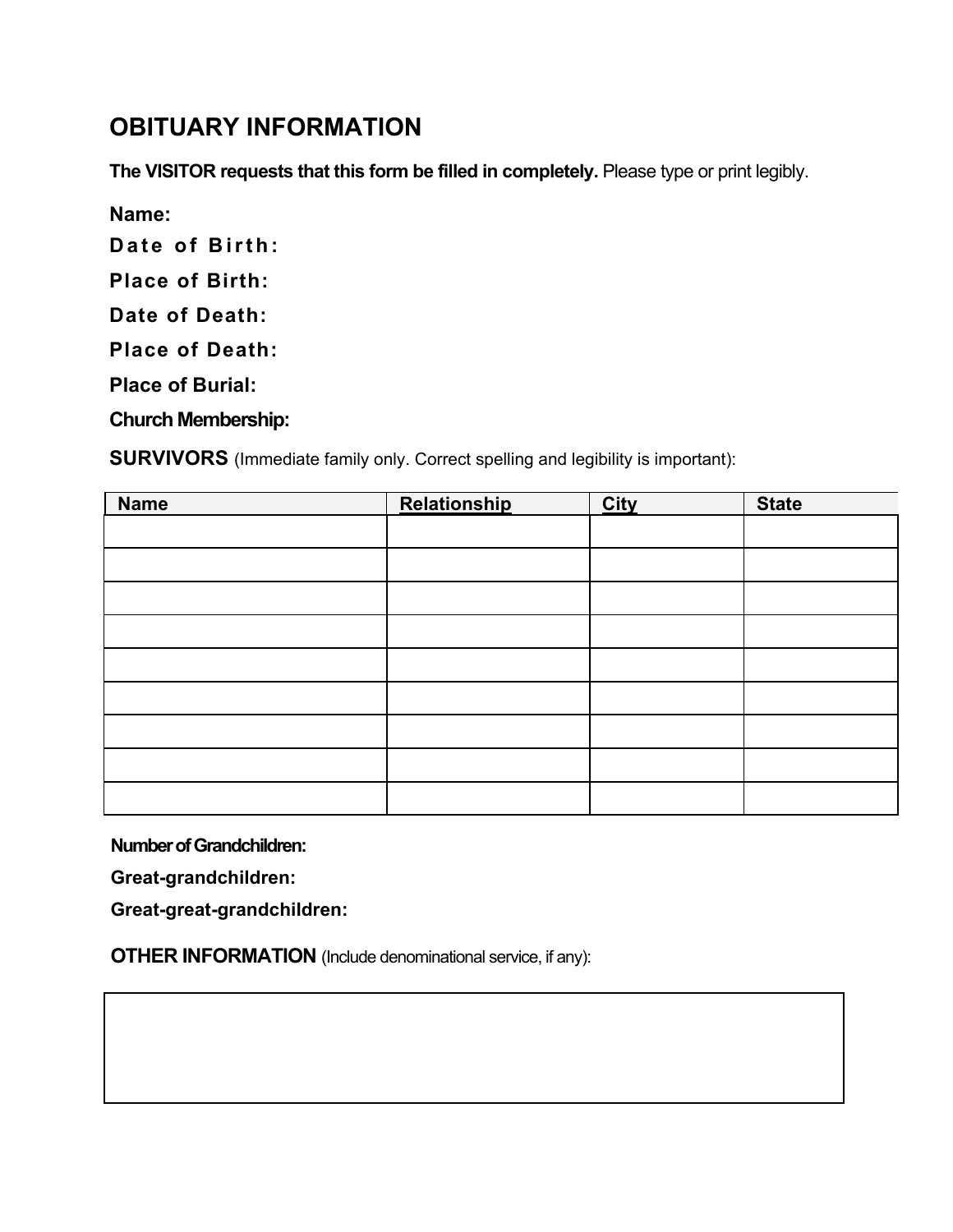#### eAdventist.NET

#### **Transfers of Membership**

#### *Your Church Name*

**Attn: Return Address:** Church Clerk Membership Records<br>
Your Church Name<br>
Your Church Name Your Church Name New Jersey Conference Your City, State Zip Code USA

2160 Brunswick Avenue<br>Trenton, NJ 08648

**Or fax to: 609-396-9273**

**Phone:** 609-392-7131

#### **REQUEST TO RECOMMEND** *Transferring to...*

**Any other Church Name (Any City, State) –** *Clerk: Clerk's Name, Phone Number*

Barney Rubble **Requested 9/10/2006** Date recommended: \_\_\_\_\_\_\_\_\_\_\_\_\_\_\_\_\_\_\_\_\_\_\_\_\_\_\_

Signature (church clerk): X

*Mail or fax to Return Address above*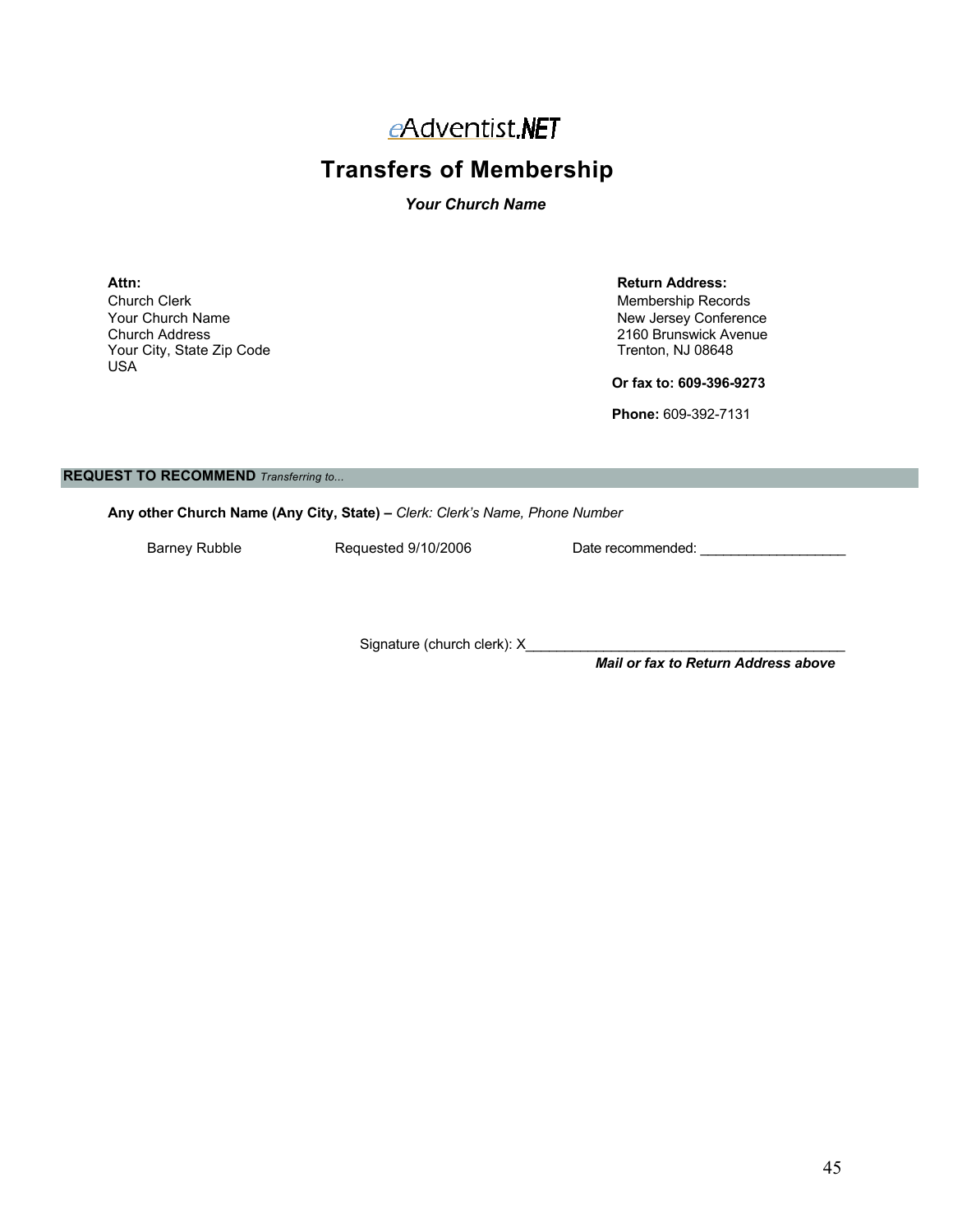#### eAdventist.NET

#### **Transfers of Membership**

#### *Your Church Name*

**Attn: Return Address:** Church Clerk Membership Records<br>
Your Church Name<br>
Your Church Name Your Church Name<br>
Church Address
Church Address
Church Address
Church Address
New Jersey Conference
Church Address
Church Address
Church Address
New Jersey Conference
Church Address
New Jersey Conference

Church Address

N Your City, State Zip Code USA

2160 Brunswick Avenue<br>Trenton, NJ 08648

**Or fax to:** 609-396-9273

**Phone:** 609-392-7131

#### **RECOMMENDATIONS TO ACKNOWLEDGE** *Transferring from...*

**Any other Church Name (Any City, State) –** *Clerk: Clerk's Name, Phone Number*

Barney Rubble **Recommended 9/10/2006** Date accepted:

Signature (church clerk): X\_

*Mail or fax to Return Address above*